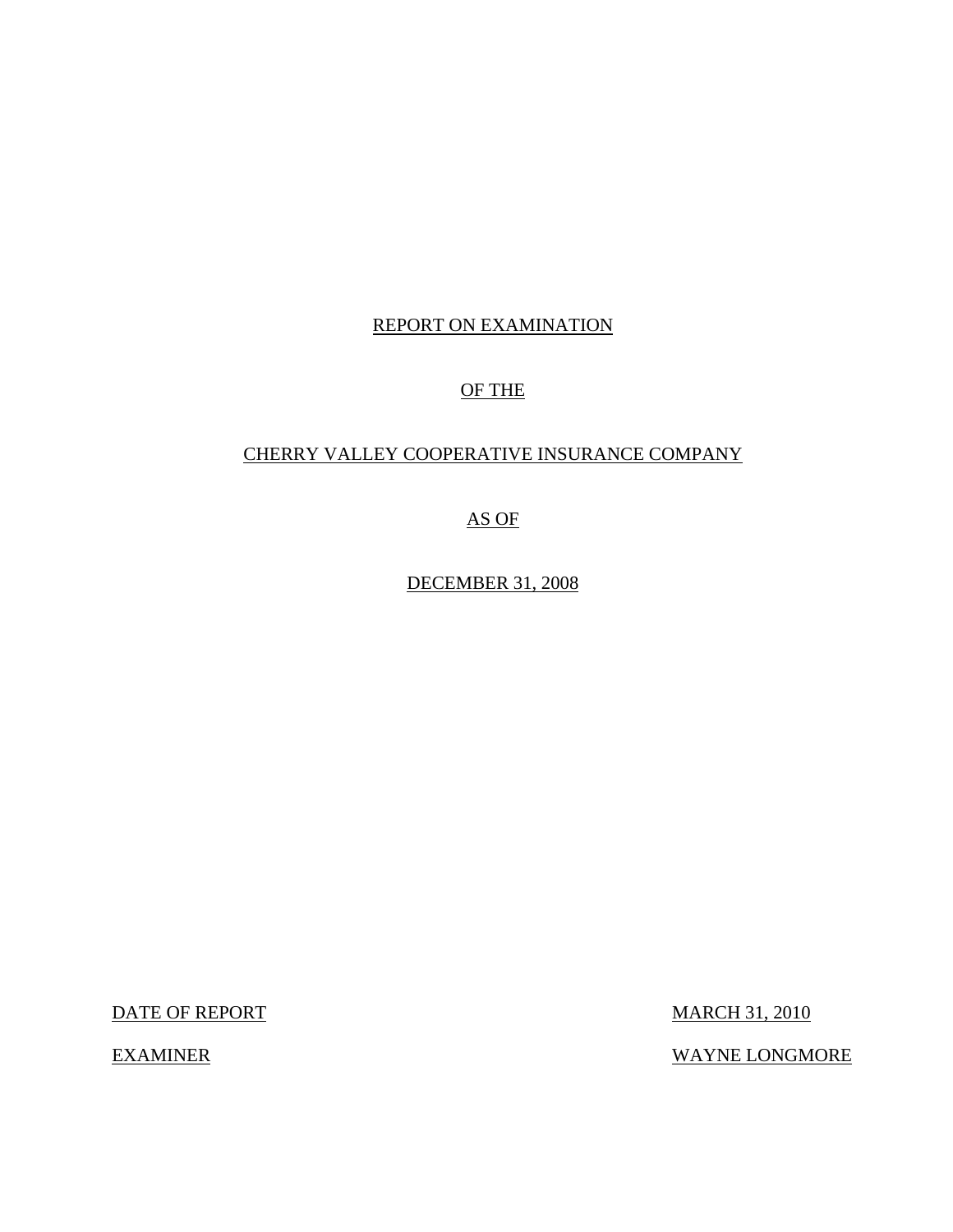# TABLE OF CONTENTS

# ITEM NO. PAGE NO.

| 1. | Scope of examination                                                                                                                  | $\overline{2}$        |
|----|---------------------------------------------------------------------------------------------------------------------------------------|-----------------------|
| 2. | <b>Description of Company</b>                                                                                                         | 3                     |
|    | A. Management<br>B. Territory and plan of operation<br>C. Reinsurance<br>D. Holding company system<br>E. Significant operating ratios | 3<br>5<br>7<br>9<br>9 |
| 3. | <b>Financial statements</b>                                                                                                           | 11                    |
|    | A. Balance sheet<br>B. Underwriting and investment exhibit                                                                            | 11<br>13              |
| 4. | Losses and loss adjustment expenses                                                                                                   | 14                    |
| 5. | Market conduct activities                                                                                                             | 14                    |
| 6. | Compliance with prior report on examination                                                                                           | 18                    |
| 7. | Summary of comments and recommendations                                                                                               | 19                    |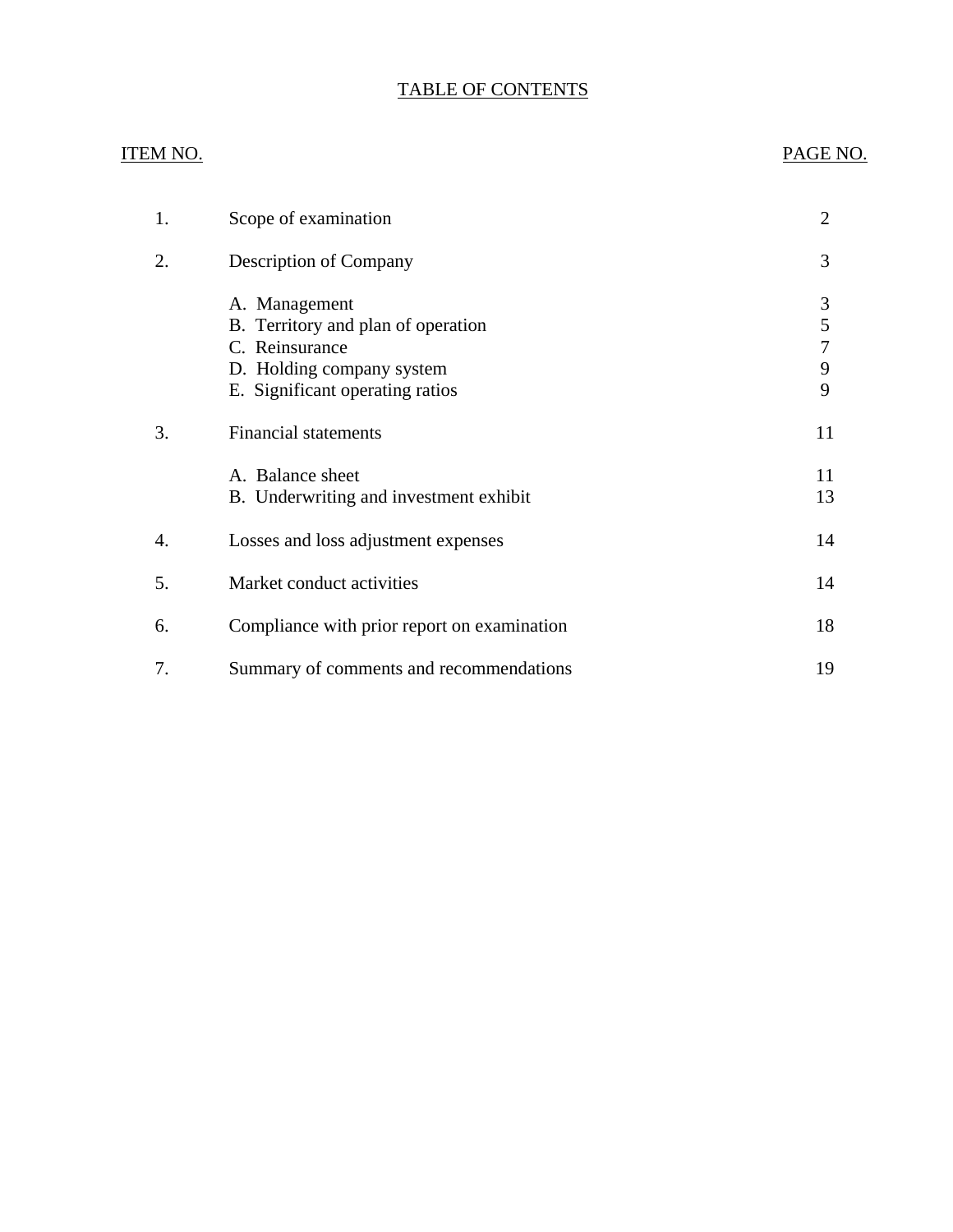

STATE OF NEW YORK INSURANCE DEPARTMENT ONE COMMERCE PLAZA ALBANY, NEW YORK 12257

March 31, 2010

Honorable James J. Wrynn Superintendent of Insurance Albany, New York 12257

Sir:

Pursuant to the requirements of the New York Insurance Law, and in compliance with the instructions contained in Appointment Number 30367 dated August 3, 2009 attached hereto, I have made an examination into the condition and affairs of Cherry Valley Cooperative Insurance Company as of December 31, 2008, and submit the following report thereon.

Wherever the designation "the Company" appears herein without qualification, it should be understood to indicate Cherry Valley Cooperative Insurance Company.

Wherever the term "Department" appears herein without qualification, it should be understood to mean the New York Insurance Department.

The examination was conducted at the Company's home office located at 8800 Sheridan Drive, Williamsville, New York 14221.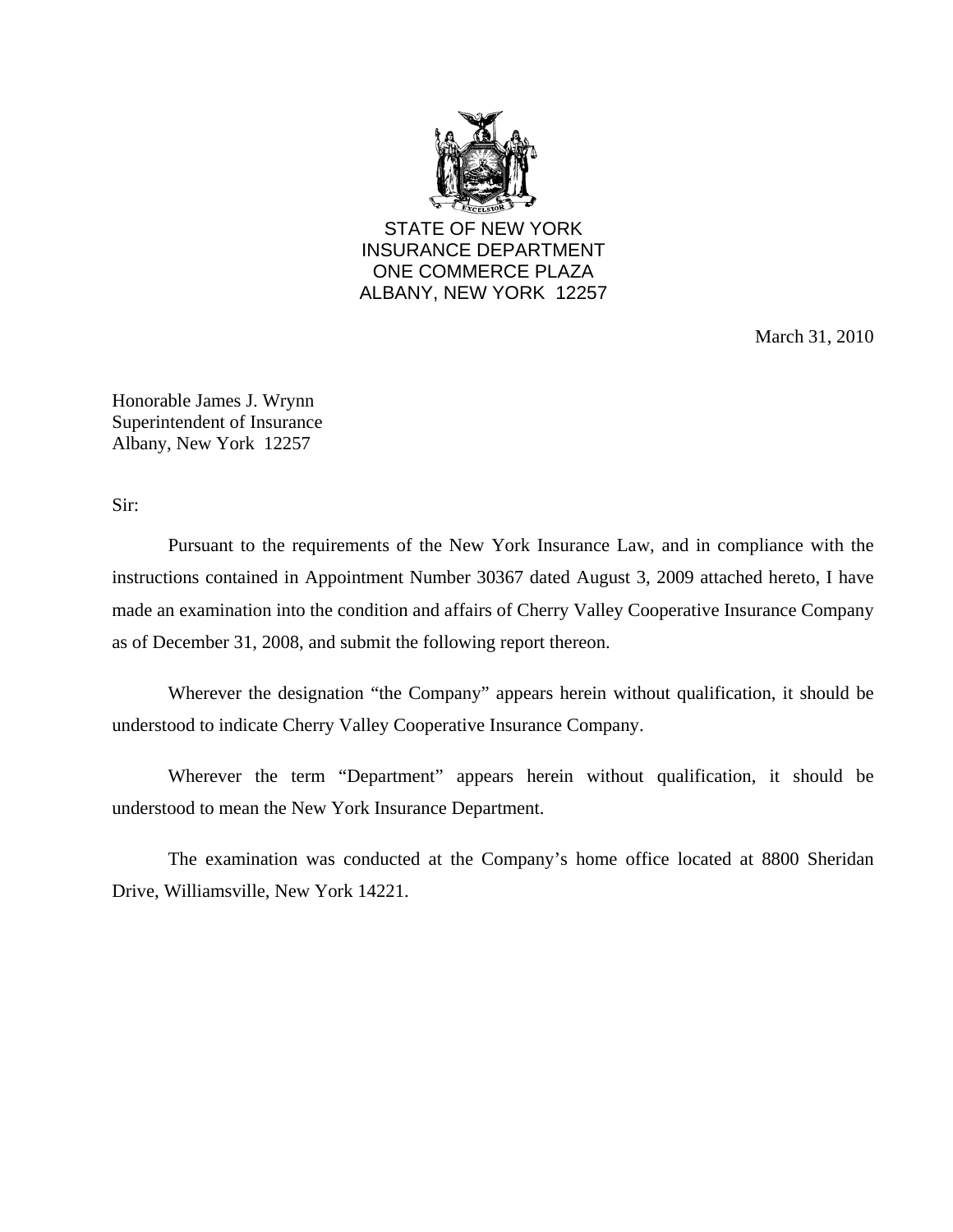## 1. SCOPE OF EXAMINATION

<span id="page-3-0"></span>The Department has performed a single-state examination of Cherry Valley Cooperative Insurance Company*.* The previous examination was conducted as of December 31, 2003. This examination covered the five-year period from January 1, 2004 through December 31, 2008. Transactions occurring subsequent to this period were reviewed where deemed appropriate by the examiner.

This examination was conducted in accordance with the National Association of Insurance Commissioners ("NAIC") Financial Condition Examiners Handbook ("Handbook"), which requires that we plan and perform the examination to evaluate the financial condition and identify prospective risks of the Company by obtaining information about the Company including corporate governance, identifying and assessing inherent risks within the Company and evaluating system controls and procedures used to mitigate those risks. This examination also includes assessing the principles used and significant estimates made by management, as well as evaluating the overall financial statement presentation, management's compliance with Statutory Accounting Principles and annual statement instructions when applicable to domestic state regulations.

All financially significant accounts and activities of the Company were considered in accordance with the risk-focused examination process. The examiners also relied upon audit work performed by the Company's independent public accountants when appropriate.

This examination report includes a summary of significant findings for the following items as called for in the Financial Condition Examiners Handbook of the NAIC:

> Significant subsequent events Company history Corporate records Management and control Fidelity bonds and other insurance Territory and plan of operation Growth of Company Loss experience Reinsurance Accounts and records Financial statements Summary of recommendations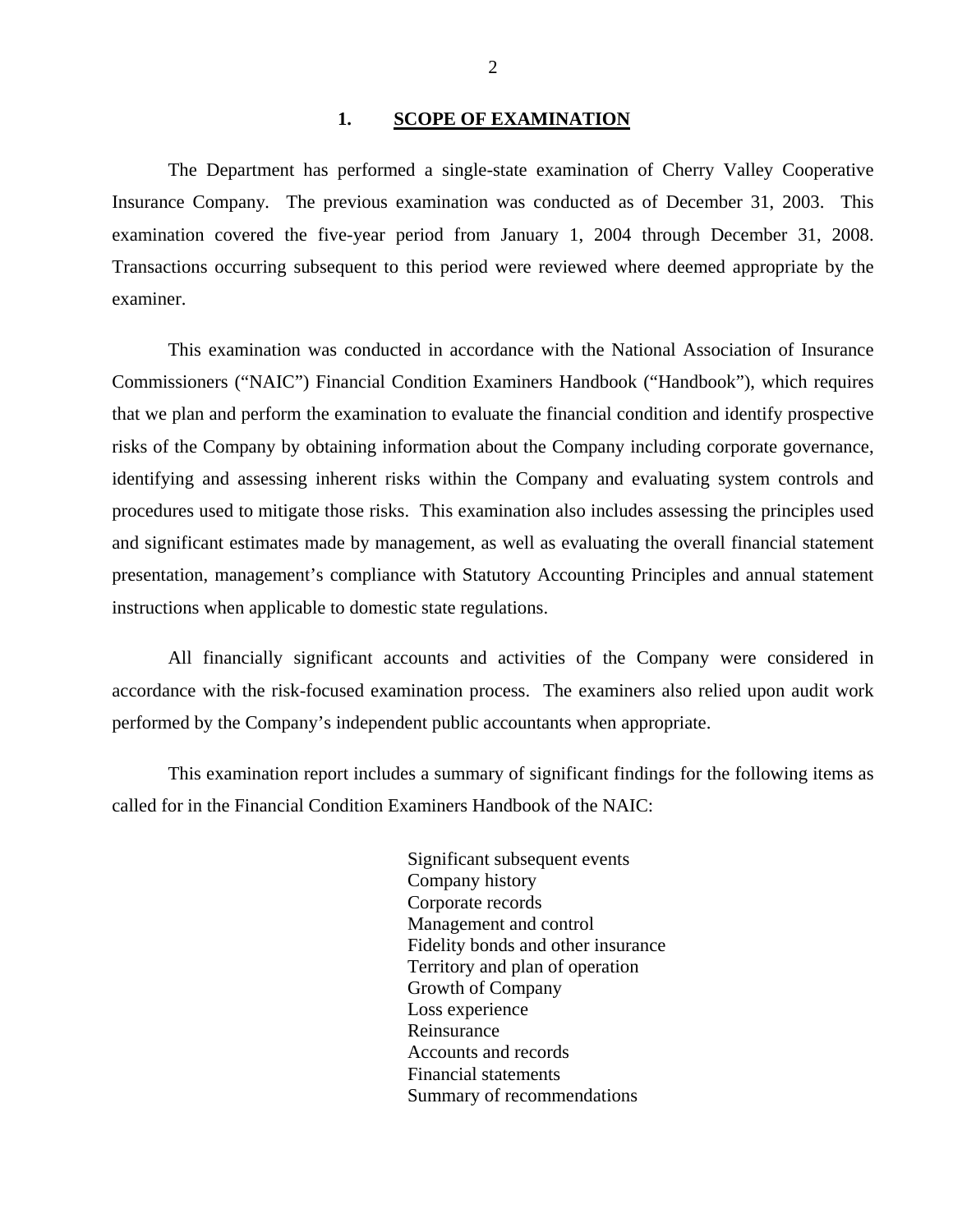<span id="page-4-0"></span>This examination report also includes a summary of significant findings regarding market conduct activities.

A review was also made to ascertain what action was taken by the Company with regard to comments and recommendations contained in the prior report on examination.

This report on examination is confined to financial statements and comments on those matters that involve departures from laws, regulations or rules, or that are deemed to require explanation or description.

## **2. DESCRIPTION OF COMPANY**

The Company was organized on April 17, 1880, for the purpose of transacting business as an assessment cooperative fire insurance company in the Towns of Cherry Valley, Roseboom, and Westfield in Otsego County of New York State. In 1915, this Department permitted the Company to extend its territory to include Montgomery, Otsego and Schoharie Counties of this State.

By means of a charter amendment dated May 3, 1983, the Company changed its name to the Cherry Valley Cooperative Insurance Company and increased its territory to include all the counties of this state, excluding the counties of New York, Kings, Queens, Bronx and Richmond.

This charter amendment also authorized the Company to write those kinds of insurance specified in subsections (a), (b) and (c) of Section 6605 of the New York Insurance Law.

On April 1, 1985, the Company converted to an advance premium corporation. At the time of conversion, the Company became qualified to write non-assessable policies, extended its territorial limits to include the entire State of New York and, wherever authorized by law, any other state and the District of Columbia.

## A. Management

Pursuant to the Company's charter and by-laws, management of the Company is vested in a board of directors consisting of not less than nine or more than fifteen members.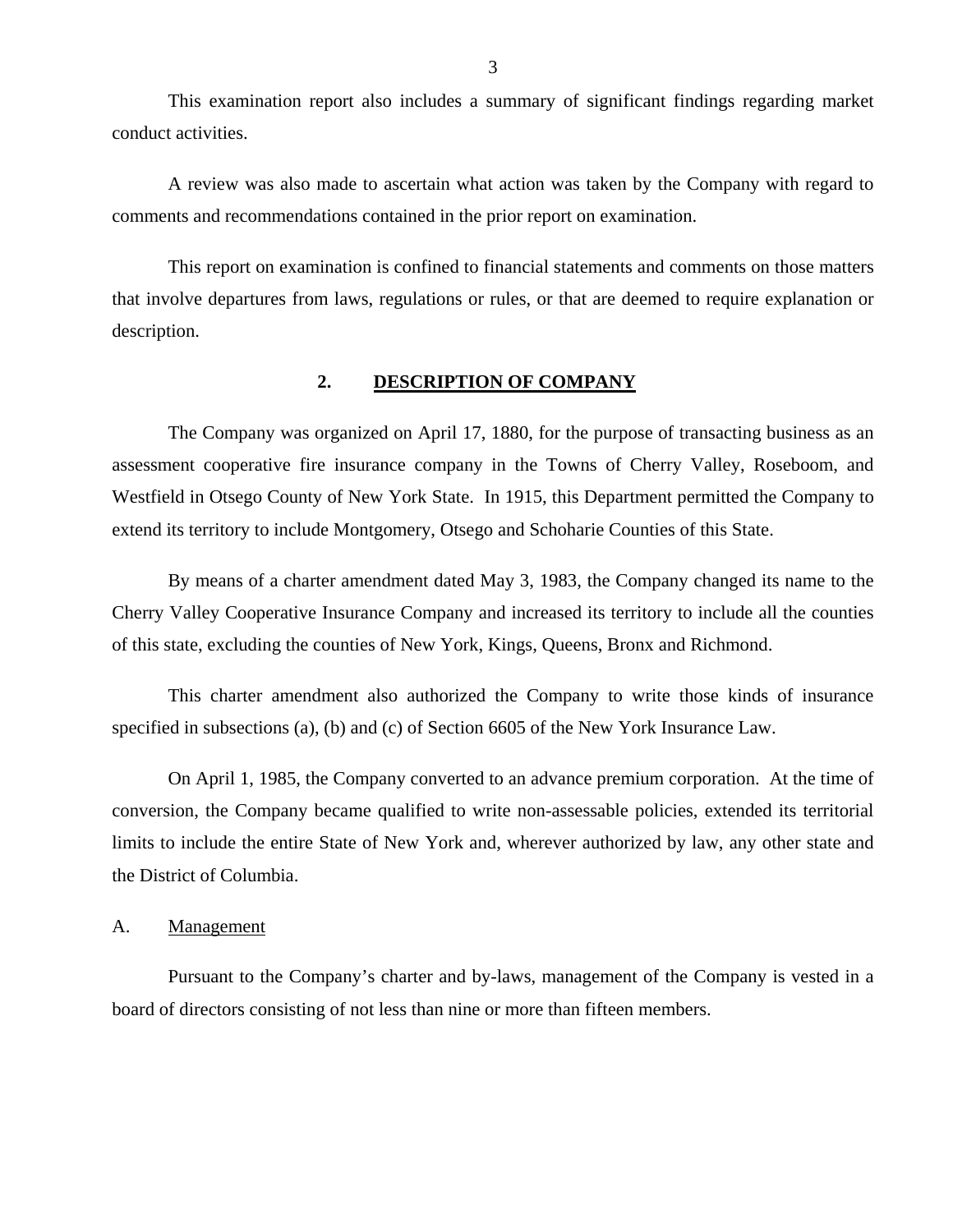Two board and two executive committee meetings were held during each of the years under examination, thereby complying with Section 6624(b) of the New York Insurance Law. At December 31, 2008, the board of directors was comprised of the following nine members:

| Name and Residence                                 | <b>Principal Business Affiliation</b>                                                                                                                                                                                                                                                                 |  |  |
|----------------------------------------------------|-------------------------------------------------------------------------------------------------------------------------------------------------------------------------------------------------------------------------------------------------------------------------------------------------------|--|--|
| Gordon Paul Assad<br>East Aurora, NY               | Chairman of the Board and President/Chief<br>Executive Officer,<br><b>Cherry Valley Cooperative Insurance Company</b><br>Director and President/Chief Executive Officer,<br>Erie and Niagara Insurance Association<br>Director and President/Chief Executive Officer,<br>E&N Financial Services, Inc. |  |  |
| Donald Raymond Crosby<br>Williamsville, NY         | Vice President,<br>The Notable Corporation                                                                                                                                                                                                                                                            |  |  |
| <b>James Walter Fulmer</b><br>LeRoy, NY            | Vice Chairman,<br><b>Tompkins Financial Corporation</b><br>Director,<br>Erie and Niagara Insurance Association                                                                                                                                                                                        |  |  |
| <b>Robert Harmon Lowe</b><br>Geneseo, NY           | Vice President/Secretary,<br>Cherry Valley Cooperative Insurance Company<br>Director and Vice President/Secretary,<br>Erie and Niagara Insurance Association<br>Director and Vice President/Secretary,<br>E&N Financial Services, Inc.                                                                |  |  |
| John Alan Noble<br>Pavilion, NY                    | President,<br><b>Noblehurst Farms</b><br>Chairman of the Board,<br>Erie and Niagara Insurance Association                                                                                                                                                                                             |  |  |
| Linwood Dean Poelma<br>East Amherst, NY            | Vice President,<br>M&T Bank<br>Director,<br>Erie and Niagara Insurance Association                                                                                                                                                                                                                    |  |  |
| <b>Philip Stanley Sandler</b><br>Williamsville, NY | Financial Planner,<br><b>DBA Philip Stanley Sandler</b>                                                                                                                                                                                                                                               |  |  |
| <b>Robert Louis Scramlin</b><br>Cherry Valley, NY  | Retired                                                                                                                                                                                                                                                                                               |  |  |
| <b>Everett Gordon Yerdon</b><br>Roseboom, NY       | Mechanic,<br><b>Otsego County Highway Department</b>                                                                                                                                                                                                                                                  |  |  |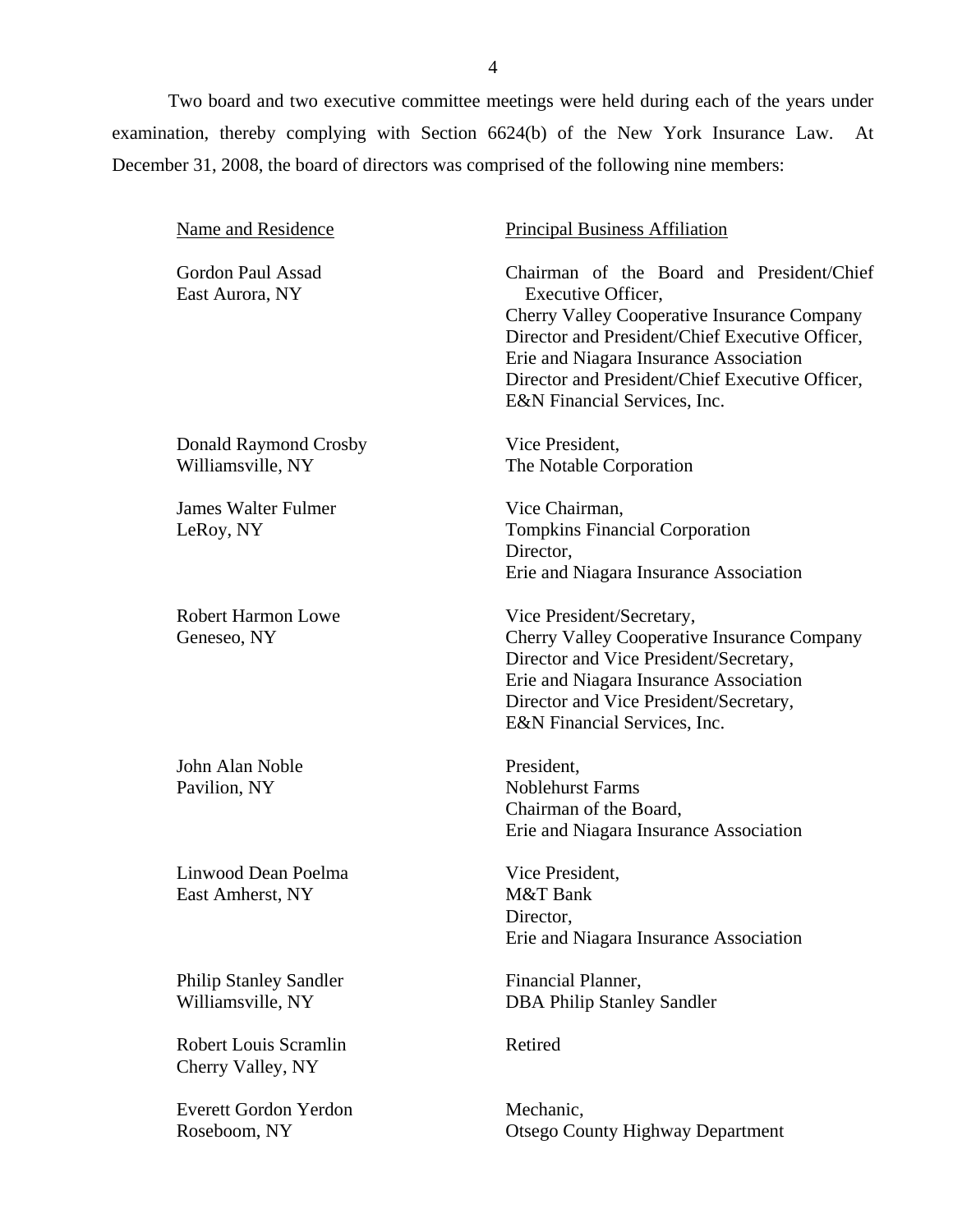A review of the minutes of the board of directors' meetings held during the examination period indicated that the meetings were generally well attended and each board member has an acceptable record of attendance.

As of December 31, 2008, the principal officers of the Company were as follows:

| Name                      | Title                                                              |
|---------------------------|--------------------------------------------------------------------|
| Gordon Paul Assad         | Chairman of the Board, President/Chief<br><b>Executive Officer</b> |
| Robert Harmon Lowe        | Vice President/Secretary                                           |
| Norman John Orlowski, Jr. | Vice President/Treasurer                                           |

# Conflict of Interest Statements

The Company has in place a procedure to have its board of directors and officers complete conflict of interest questionnaires annually. Based upon the review of signed conflict of interest statements for the period under examination: 2004 through 2008, it was noted that certain conflicts were not being disclosed.

It is recommended that the Company exercise due care in obtaining, verifying for accuracy and completeness, and maintaining signed conflict of interest questionnaires from its board of directors, officers and key employees.

## B. Territory and Plan of Operation

As of December 31, 2008, the Company was licensed to write business in New York State only.

As of the examination date, the Company was authorized to transact the kinds of insurance as defined in the following numbered paragraphs of Section 1113(a) of the New York Insurance Law:

| <u>Paragraph</u> | Line of Business          |
|------------------|---------------------------|
|                  | Fire                      |
| 5                | Miscellaneous property    |
|                  | Water damage              |
|                  | Burglary and theft        |
| 8                | Glass                     |
| 12               | Collision                 |
| 13               | Personal injury liability |
|                  |                           |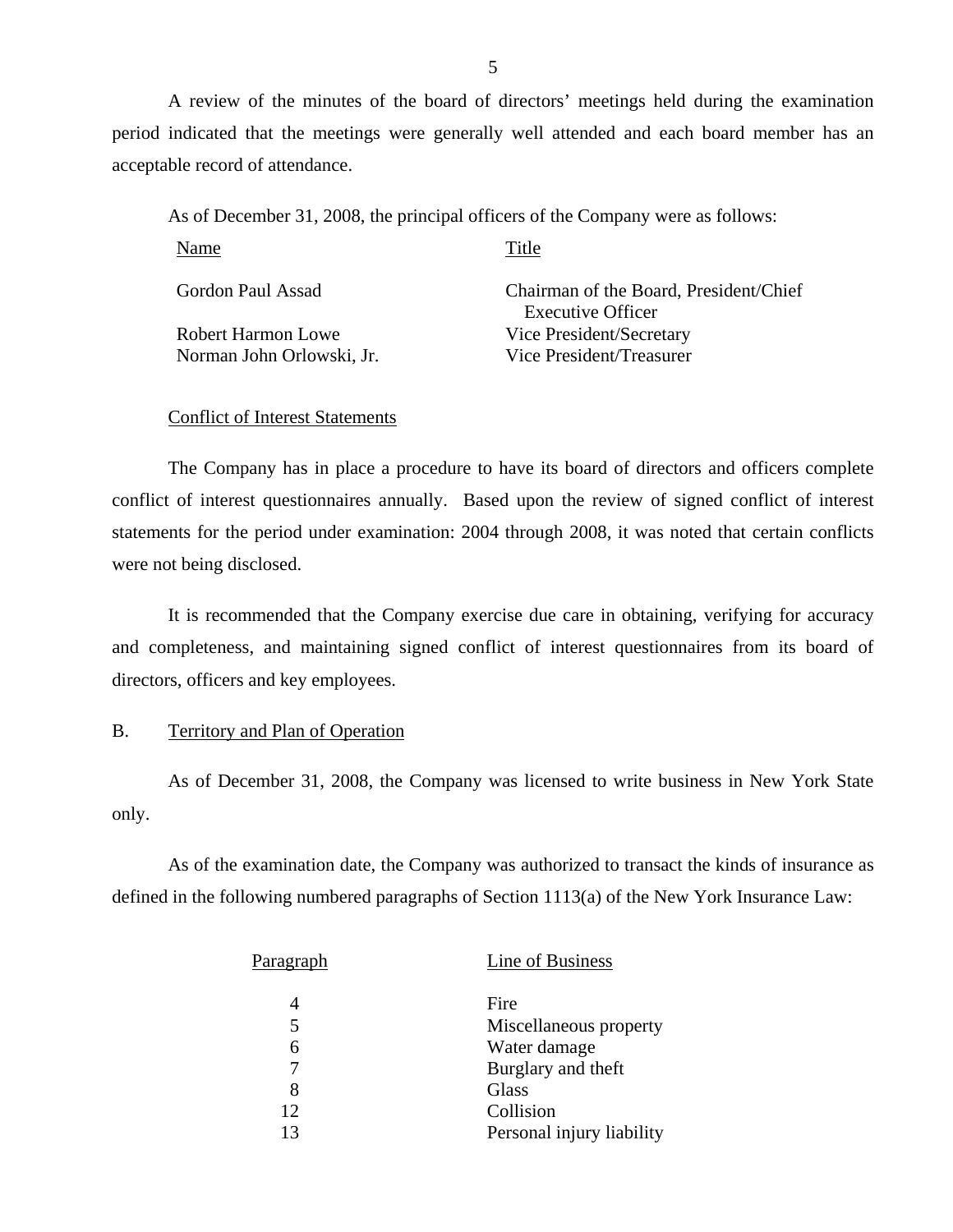| <u>Paragraph</u> | Line of Business                              |
|------------------|-----------------------------------------------|
| 14               | Property damage liability                     |
| 19               | Motor vehicle and aircraft physical damage    |
| 20               | Marine and inland marine (inland marine only) |
|                  |                                               |

The Company was also licensed as of December 31, 2008, to accept and cede reinsurance as provided in Section 6606 of the Insurance Law of the State of New York.

6

Based on the lines of business for which the Company is licensed and pursuant to the requirements of Articles 13, 41, and 66 of the New York Insurance Law, the Company is required to maintain a minimum surplus to policyholders in the amount of \$378,810.

At December 31, 2008, the Company wrote insurance through one primary independent agent and through E&N Financial Services, Inc. the wholly owned subsidiary of Erie and Niagara Insurance Association ("Erie and Niagara"), an affiliate company.

The Company's predominant lines of business are homeowners multiple peril, commercial multiple peril and other liability, which accounted for 13.86%, 20.46% and 65.38%, respectively, of the Company's 2008 direct written business.

The following schedule shows the direct premiums written by the Company in New York for the period under examination:

| Calendar Year | <b>Total Premiums</b> |  |  |
|---------------|-----------------------|--|--|
| 2004          | \$226,819             |  |  |
| 2005          | \$228,534             |  |  |
| 2006          | \$281,851             |  |  |
| 2007          | \$273,006             |  |  |
| 2008          | \$264,019             |  |  |
|               |                       |  |  |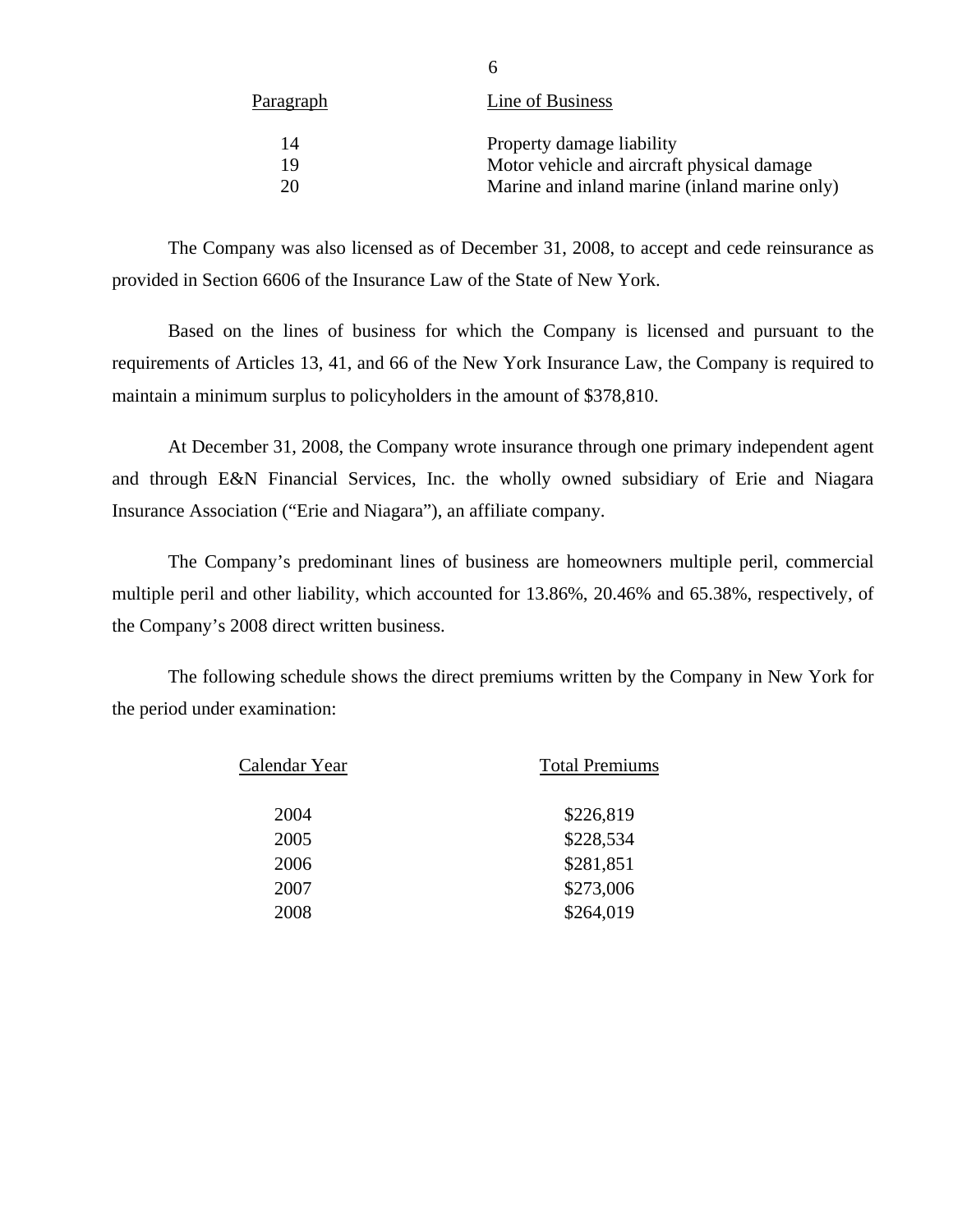## <span id="page-8-0"></span>C. Reinsurance

## Assumed

The Company assumed business during the examination period from its affiliate, the Erie and Niagara Insurance Association. As of December 31, 2008, the property per risk excess of loss contract provided for the assumption, on the part of the Company from Erie and Niagara, of \$25,000 in excess of \$275,000 each risk, each loss. The business assumed from Erie and Niagara during 2008 amounted to \$206,350, or 43.87% of the Company's 2008 gross premiums written.

## Ceded

The Company ceded to authorized reinsurers only during the period under examination.

Since the date of the prior examination, December 31, 2003, the Company's net retention decreased from \$40,000 to \$15,000 on property business and on casualty business the Company's net retention decreased from \$25,000 to \$15,000.

All ceded reinsurance agreements in effect as of the examination date were reviewed and found to contain the required clauses, including an insolvency clause meeting the requirements of Section 1308 of the New York Insurance Law.

The Company had the following reinsurance in effect at December 31, 2008:

| <b>Type of Contract</b> | Cession                                                                                                                                                                                                                                                                                                                                                                                                                                                                             |
|-------------------------|-------------------------------------------------------------------------------------------------------------------------------------------------------------------------------------------------------------------------------------------------------------------------------------------------------------------------------------------------------------------------------------------------------------------------------------------------------------------------------------|
| Property 3 layers       | $$1,985,000$ in excess of $$15,000$ each risk, each loss. The<br>first, second and third layers have a maximum reinsurer<br>liability limit for all risks involved in one occurrence as<br>follows: First - \$855,000 Second--\$600,000 and Third--<br>\$4,500,000.                                                                                                                                                                                                                 |
| Casualty 3 layers       | $$985,000$ in excess of $$15,000$ each occurrence.                                                                                                                                                                                                                                                                                                                                                                                                                                  |
|                         | The first, second and third layers of the property and casualty<br>coverage noted above are subject to an NBCR Terrorist<br>Activity Aggregate Limit for all loss, cost or expense caused<br>directly or indirectly by NBCR Terrorist Activity as follows:<br>First property and casualty $-$ \$855,000, Second property and<br>casualty -\$600,000 and Third property and casualty -<br>\$4,500,000 ultimate net loss in the aggregate for all<br>occurrences each agreement year. |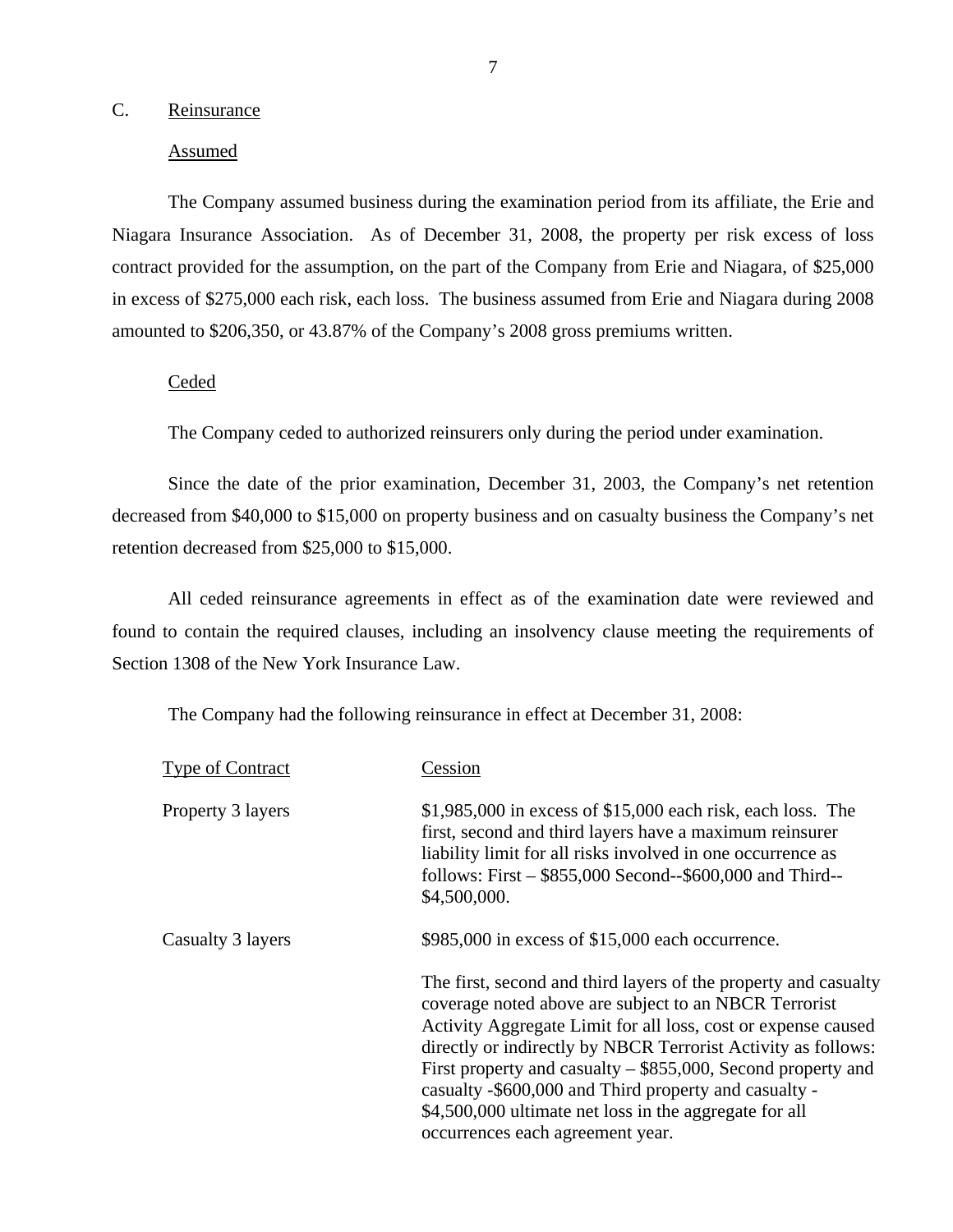| <b>Type of Contract</b>                             | Cession                                                                                                                                                                                                                                                                                                                                                                                                                                                                                                                                                                                                                                                                                                                                                                                                                                                                                                                              |
|-----------------------------------------------------|--------------------------------------------------------------------------------------------------------------------------------------------------------------------------------------------------------------------------------------------------------------------------------------------------------------------------------------------------------------------------------------------------------------------------------------------------------------------------------------------------------------------------------------------------------------------------------------------------------------------------------------------------------------------------------------------------------------------------------------------------------------------------------------------------------------------------------------------------------------------------------------------------------------------------------------|
| Combined Property and<br><b>Casualty Occurrence</b> | In the event the property and casualty business covered under<br>the first property layer and the first casualty layer noted above<br>are both involved in the same loss, the Company retains only<br>the first \$15,000 of the combined ultimate net loss in respect<br>of both classes, provided that respects property business, only<br>one risk may be combined in the same occurrence. Such loss<br>and the Company's retention thereon shall be apportioned to<br>each class in the same proportion that the Company's ultimate<br>net loss for each class bears to the Company's combined<br>ultimate net loss from both classes. The reinsurer shall<br>reimburse the Company for the difference between the<br>Company's first \$15,000 of ultimate net loss under each class<br>and the Company's pro rated retention on each class. For the<br>second property and casualty layers the amount increases to<br>\$300,000. |
| <b>Casualty Clash</b>                               | $$1,500,000$ in excess of $$1,000,000$ each occurrence. The<br>reinsurer's liability for ultimate net loss from casualty<br>business is further limited to the following NBCR Terrorist<br>Activity Annual Aggregate Limit for all loss, cost or expense<br>caused directly or indirectly by NBCR Terrorist Activity:<br>\$1,500,000 ultimate net loss in the aggregate for all<br>occurrences each agreement year.                                                                                                                                                                                                                                                                                                                                                                                                                                                                                                                  |

As of December 31, 2008, the Company also maintained catastrophe excess of loss coverage on a per occurrence basis:

| <b>Type of Contract</b> | Cession                           |
|-------------------------|-----------------------------------|
| Property                | \$200,000 in excess of \$100,000. |

At December 31, 2008, the Company had a personal and farm umbrella liability quota share agreement providing coverage of 97.5% of the first \$2,000,000 of the Company's net loss resulting from each occurrence or offense.

Examination review of the Schedule F data reported by the Company in its filed annual statement was found to accurately reflect its reinsurance transactions. Additionally, management has represented that all material ceded reinsurance agreements transfer both underwriting and timing risk as set forth in the NAIC Accounting Practices and Procedures Manual, Statements of Statutory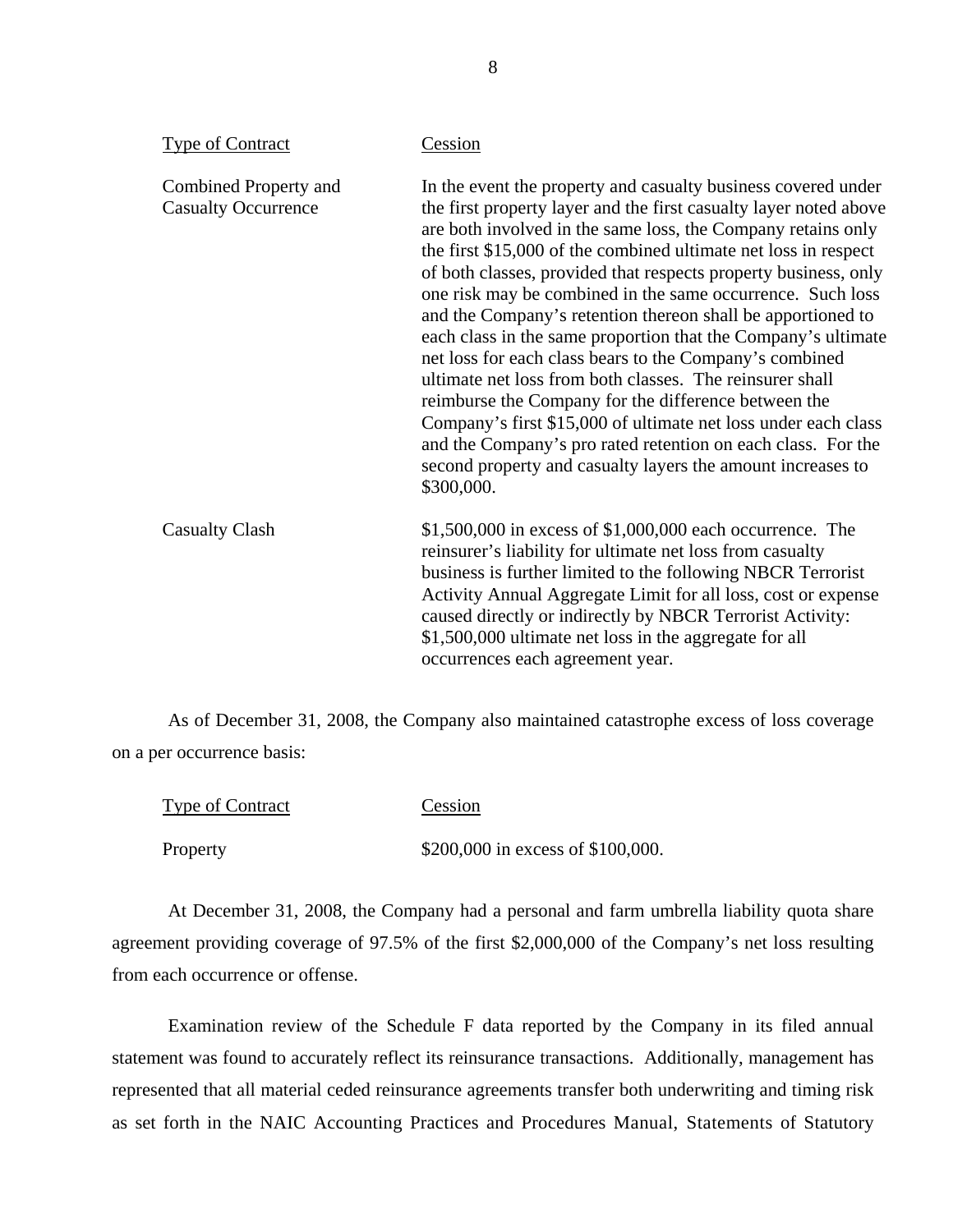Accounting Principles ("SSAP") No. 62. Representations were supported by an attestation from the Company's chief executive officer and chief financial officer pursuant to the NAIC Annual Statement Instructions. Additionally, examination review indicated that the Company was not a party to any finite reinsurance agreements. All ceded reinsurance agreements were accounted for utilizing reinsurance accounting as set forth in paragraph 26 and 27 of SSAP No. 62 as of December 31, 2008.

## D. Holding Company System

As of December 31, 2008, the Company was affiliated with the Erie and Niagara Insurance Association, of Williamsville, New York by virtue of common officers, directors and management.

The two insurers entered into a service agreement, effective July 2, 1990, whereby Erie and Niagara provides specified services to the Company. The agreement further provides that expenses incurred and paid for by Erie and Niagara in the course of providing services under this agreement are to be allocated between the two companies in a manner consistent with the Department's Regulation 30. This Department issued a letter of non-objection relative to the implementation of the agreement on August 23, 1990.

During the course of the current examination the Company entered into a new service agreement with Erie and Niagara as of January 1, 2010, that contained only minor changes from the previous agreement. The new service agreement was non-objected to by the Department in a letter dated January 27, 2010.

The Company assumed business during the examination period from its affiliate, Erie and Niagara Insurance Association. See section 2(C) Reinsurance of this report for additional information.

## E. Significant Operating Ratios

The following ratios have been computed as of December 31, 2008, based upon the results of this examination:

| Net premiums written to surplus as regards policyholders                               | 25%    |
|----------------------------------------------------------------------------------------|--------|
| Liabilities to liquid assets (cash and invested assets less investments in affiliates) | $17\%$ |
| Premiums in course of collection to surplus as regards policyholders                   | $0\%$  |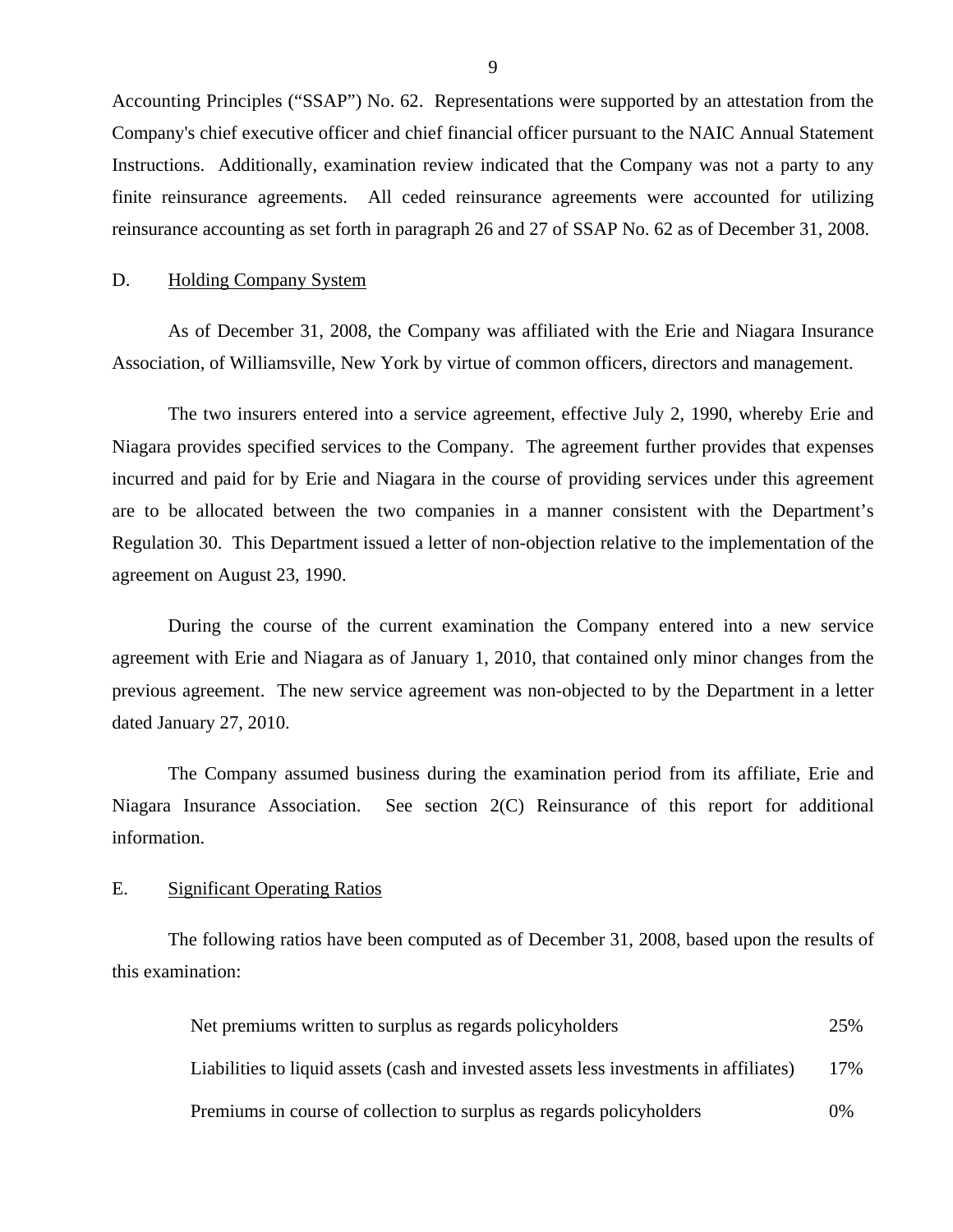All of the above ratios fall within the benchmark ranges set forth in the Insurance Regulatory Information System of the National Association of Insurance Commissioners.

The underwriting ratios presented below are on an earned/incurred basis and encompass the five-year period covered by this examination:

|                                              | <b>Amounts</b> | Ratios  |
|----------------------------------------------|----------------|---------|
| Losses and loss adjustment expenses incurred | \$924,257      | 72.15%  |
| Other underwriting expenses incurred         | 536,643        | 41.89   |
| Net underwriting loss                        | (179, 843)     | (14.04) |
| Premiums earned                              | \$1,281,057    | 100.00% |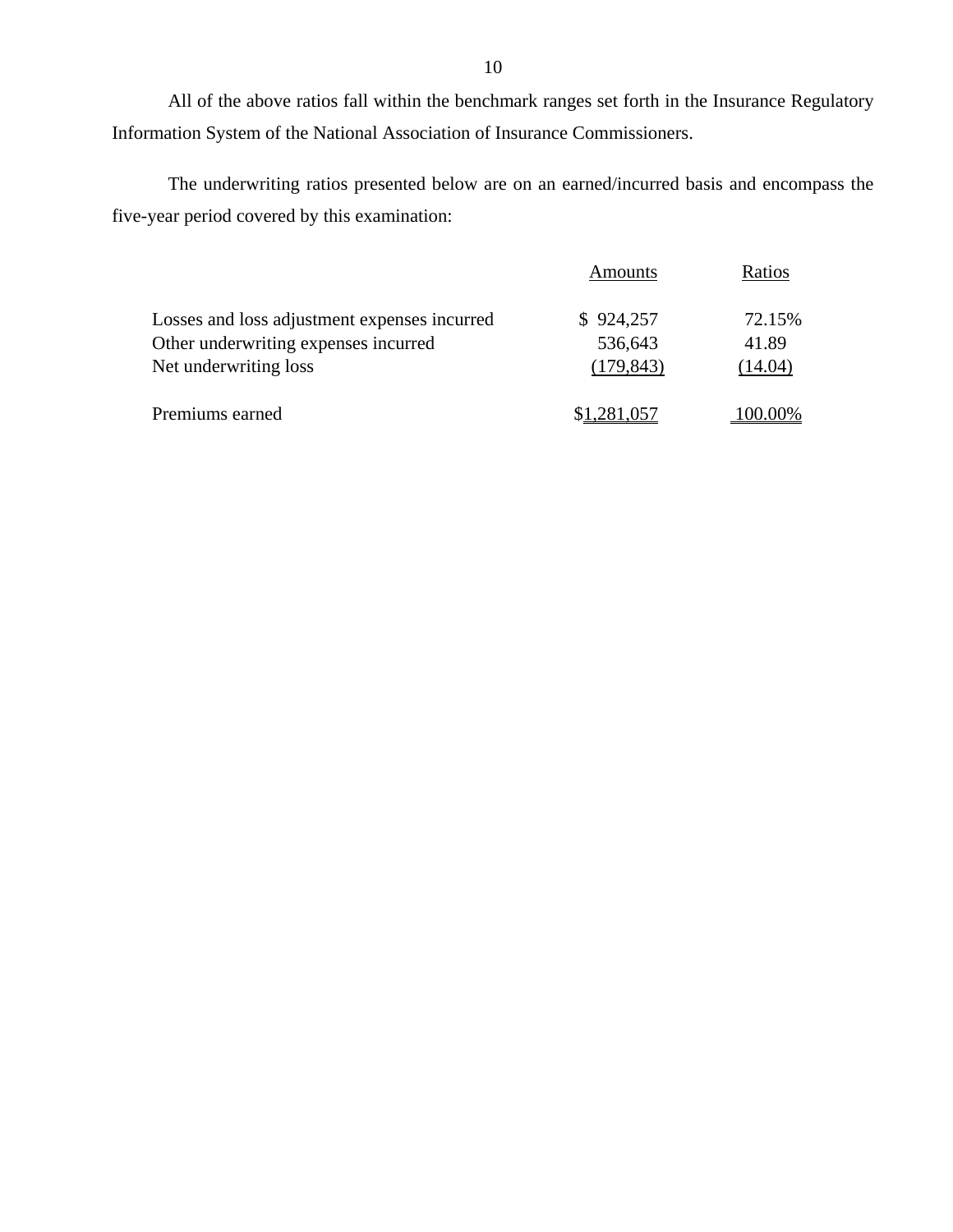# **3. FINANCIAL STATEMENTS**

# A. Balance Sheet

The following shows the assets, liabilities and surplus as regards policyholders as of December 31, 2008 as determined by this examination and as reported by the Company:

| Assets                                                                   | Assets    | <b>Assets Not</b><br>Admitted | Net Admitted<br>Assets |
|--------------------------------------------------------------------------|-----------|-------------------------------|------------------------|
| <b>Bonds</b>                                                             | \$320,443 | \$<br>$\theta$                | \$320,443              |
| Cash, cash equivalents and short-term investments                        | 899,895   | $\Omega$                      | 899,895                |
| Investment income due and accrued                                        | 8,841     | $\overline{0}$                | 8,841                  |
| Uncollected premiums and agents' balances in the<br>course of collection | 1,838     | $\Omega$                      | 1,838                  |
| Deferred premiums, agents' balances and installments                     |           |                               |                        |
| booked but deferred and not yet due                                      | 1,514     | $\Omega$                      | 1,514                  |
| Amounts recoverable from reinsurers                                      | 2,425     | 0                             | 2,425                  |
| Aggregate write-ins for other than invested assets                       | 1,846     | $\theta$                      | 1,846                  |
| Total assets                                                             | .236.802  |                               | .236.802               |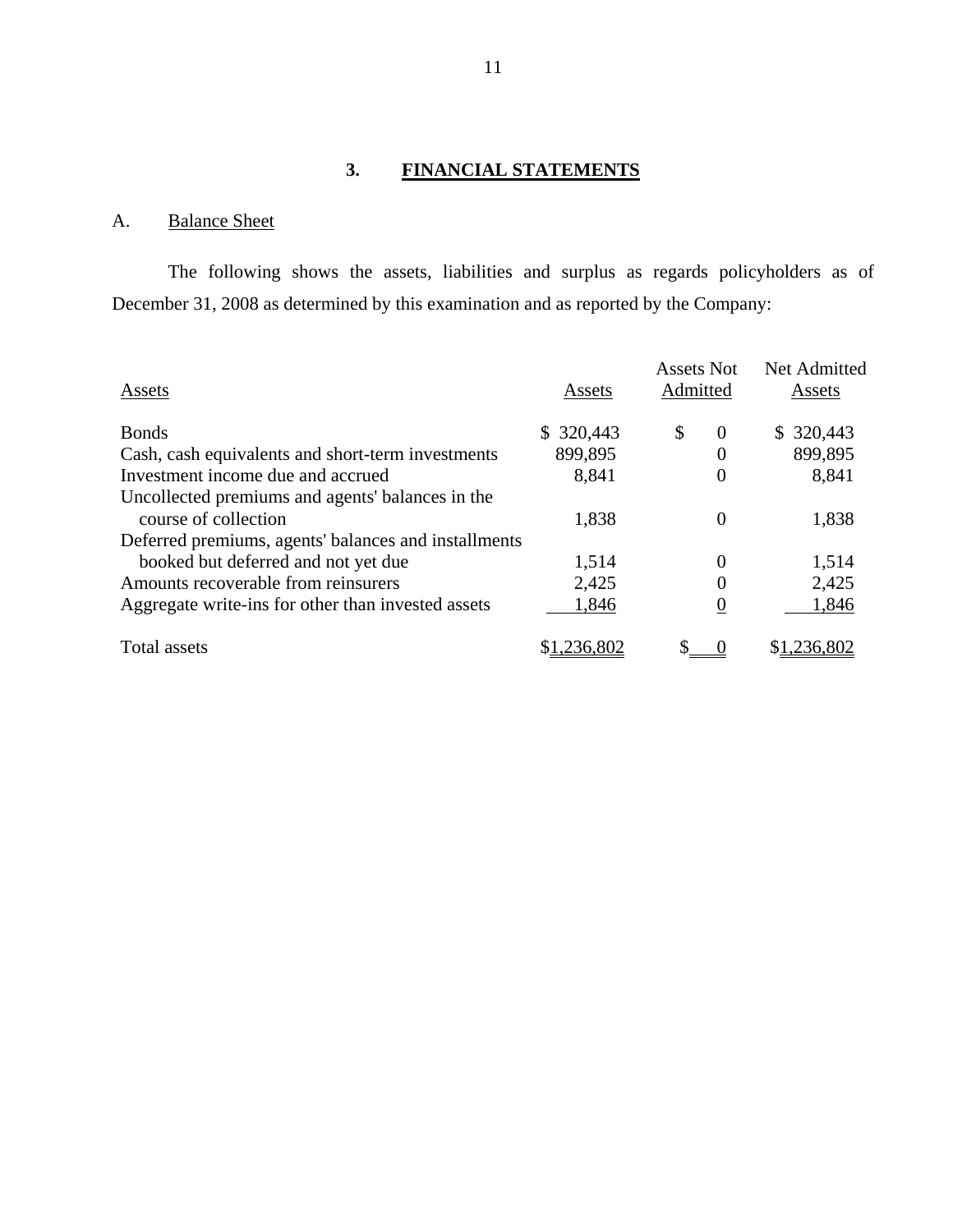# Liabilities, Surplus and Other Funds

| Liabilities                                                    |           |               |
|----------------------------------------------------------------|-----------|---------------|
| Losses and loss adjustment expenses                            |           | 120,895<br>S. |
| Commissions payable, contingent commissions and other similar  |           |               |
| charges                                                        |           | 5,256         |
| Other expenses (excluding taxes, licenses and fees)            |           | 969           |
| Unearned premiums                                              |           | 48,155        |
| Advance premium                                                |           | 12,597        |
| Ceded reinsurance premiums payable (net of ceding commissions) |           | 4,161         |
| Amounts withheld or retained by company for account of others  |           | (70)          |
| Payable to parent, subsidiaries and affiliates                 |           | 14,330        |
| <b>Total liabilities</b>                                       |           | \$206,293     |
| Surplus and Other Funds                                        |           |               |
| Aggregate write-ins for special surplus funds                  | \$378,810 |               |
| Unassigned funds (surplus)                                     | 651,699   |               |
| Surplus as regards policyholders                               |           | 1,030,509     |
| Totals liabilities, surplus and other funds                    |           | \$1,236,802   |

NOTE: The Internal Revenue Service did not audit the Company's federal income tax returns for the years under examination. The examiner is unaware of any potential exposure of the Company to any tax assessment and no liability has been established herein relative to such contingency.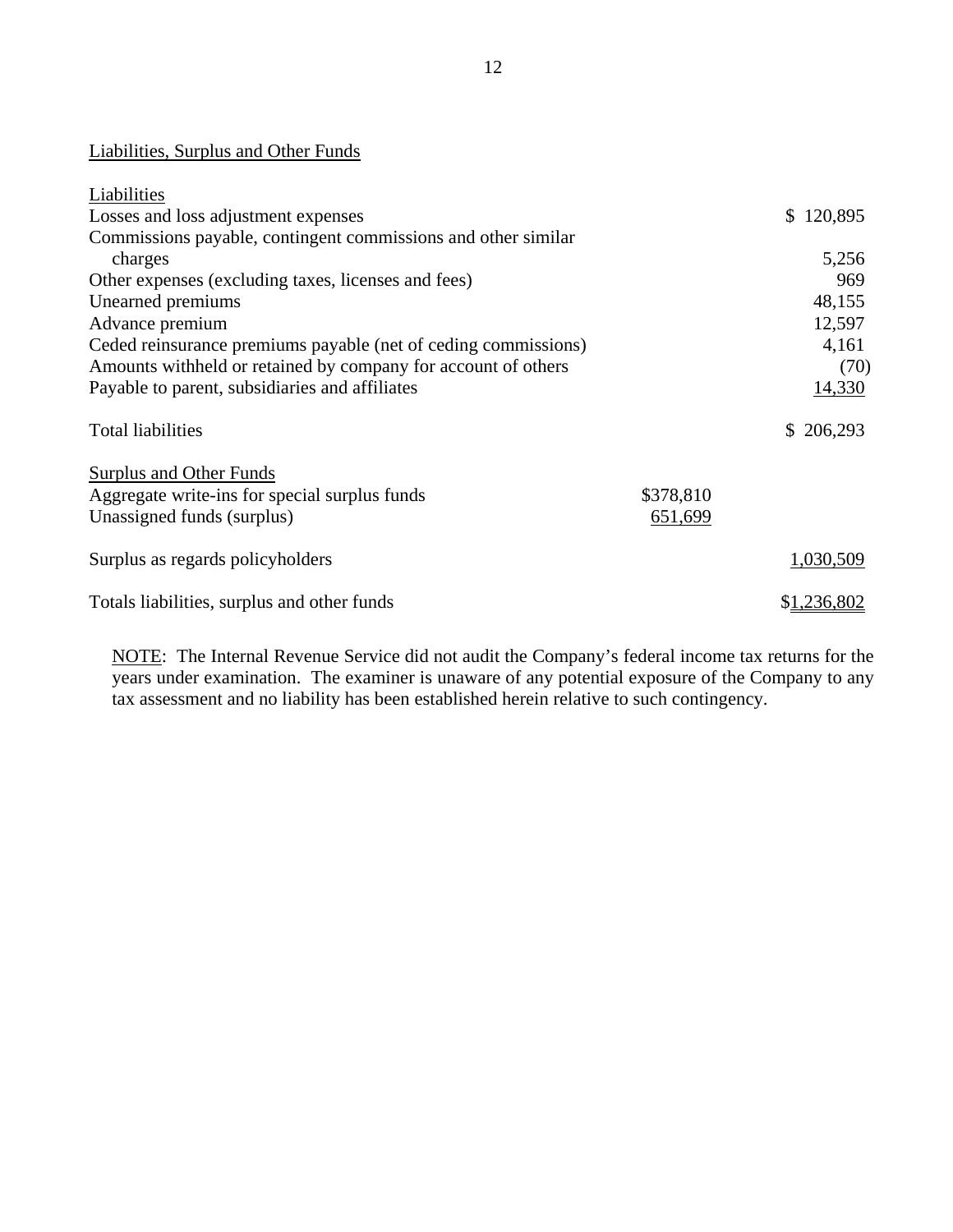# B. Underwriting and Investment Exhibit

Surplus as regards policyholders decreased \$216,750 during the five-year examination period January 1, 2004 through December 31, 2008, detailed as follows:

| Underwriting Income                                                                                                                                           |                       |                  |
|---------------------------------------------------------------------------------------------------------------------------------------------------------------|-----------------------|------------------|
| Premiums earned                                                                                                                                               |                       | \$1,281,057      |
| Deductions:                                                                                                                                                   |                       |                  |
| Losses and loss adjustment expenses incurred<br>Other underwriting expenses incurred                                                                          | \$924,257<br>536,643  |                  |
| Total underwriting deductions                                                                                                                                 |                       | 1,460,900        |
| Net underwriting loss                                                                                                                                         |                       | \$(179, 843)     |
| <b>Investment Income</b>                                                                                                                                      |                       |                  |
| Net investment income earned<br>Net realized capital gains                                                                                                    | \$101,901<br>$\theta$ |                  |
| Net investment gain                                                                                                                                           |                       | 101,901          |
| <b>Other Income</b>                                                                                                                                           |                       |                  |
| Net loss from agents' or premium balances charged off<br>Finance and service charges not included in premiums<br>Aggregate write-ins for miscellaneous income | \$(1,431)<br>12,242   |                  |
| Total other income                                                                                                                                            |                       | 10,812           |
| Net loss before federal income taxes                                                                                                                          |                       | \$<br>(67,130)   |
| Federal income taxes incurred                                                                                                                                 |                       | $\boldsymbol{0}$ |
| Net loss                                                                                                                                                      |                       | \$<br>(67, 130)  |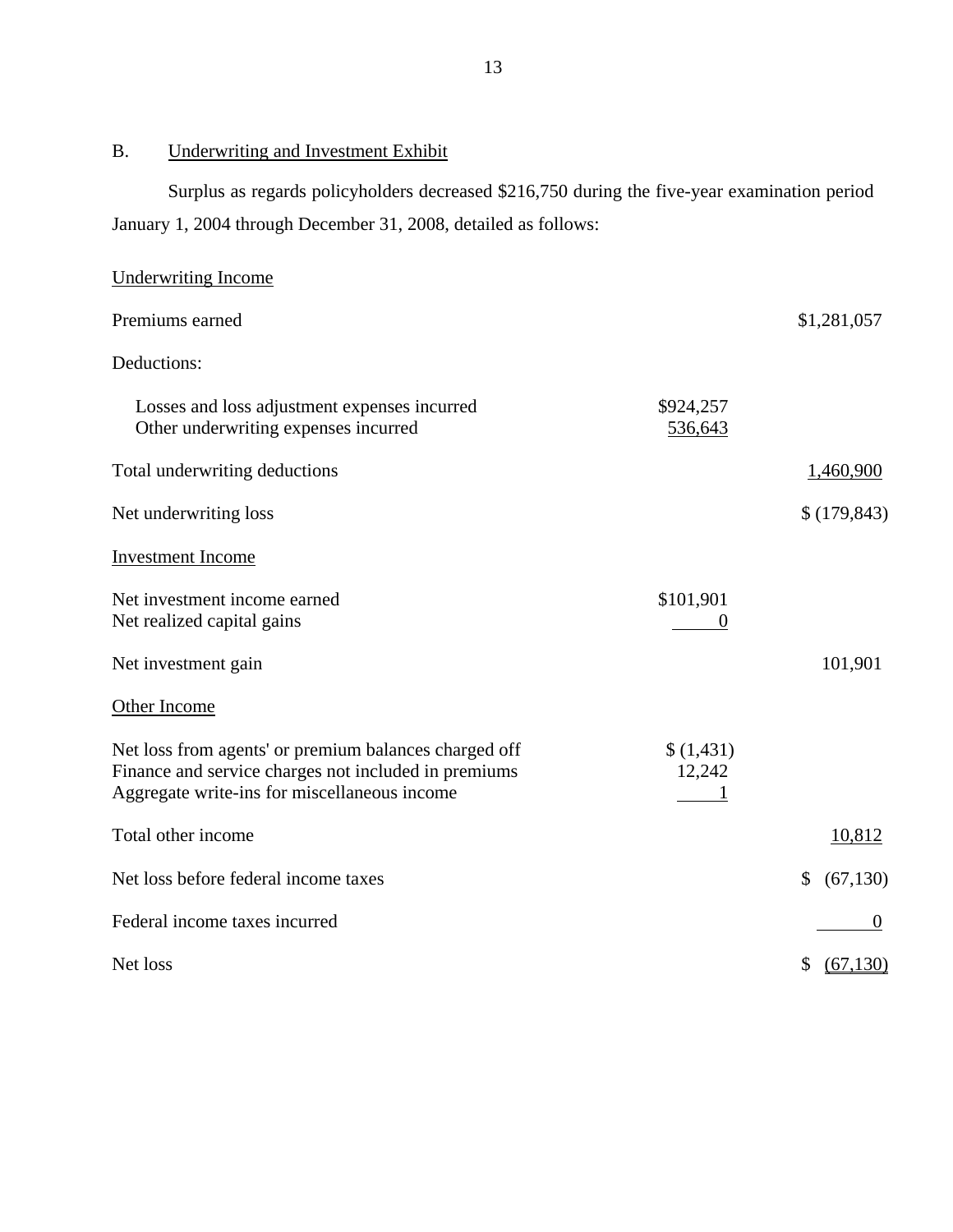| examination as of December 31, 2003            |                      |                      | \$1,247,259 |
|------------------------------------------------|----------------------|----------------------|-------------|
|                                                | Gains in<br>Surplus  | Losses in<br>Surplus |             |
| Net loss                                       | \$<br>$\overline{0}$ | \$67,130             |             |
| Change in nonadmitted assets                   | 380                  |                      |             |
| Change in surplus notes                        | $\theta$             | 150,000              |             |
| Total gains or losses in surplus               | \$380                | \$217,130            |             |
| Net decrease in surplus                        |                      |                      | (216,750)   |
| Surplus as regards policyholders per report on |                      |                      |             |
| examination as of December 31, 2008            |                      |                      | \$1,030,509 |

## **4. LOSSES AND LOSS ADJUSTMENT EXPENSES**

The examination liability for the captioned items of \$120,895 is the same as reported by the Company as of December 31, 2008. The examination analysis was conducted in accordance with generally accepted actuarial principles and practices and was based on statistical information contained in the Company's internal records and in its filed annual statements.

## **5. MARKET CONDUCT ACTIVITIES**

In the course of this examination, a review was made of the manner in which the Company conducts its business practices and fulfills its contractual obligations to policyholders and claimants.

The review was general in nature and is not to be construed to encompass the generally more precise scope of a market conduct investigation.

The general review was directed at practices of the Company in the following areas:

- 1) Sales and advertising
- 2) Underwriting
- 3) Rating
- 4) Treatment of policyholders and claimants

Surplus as regards policyholders per report on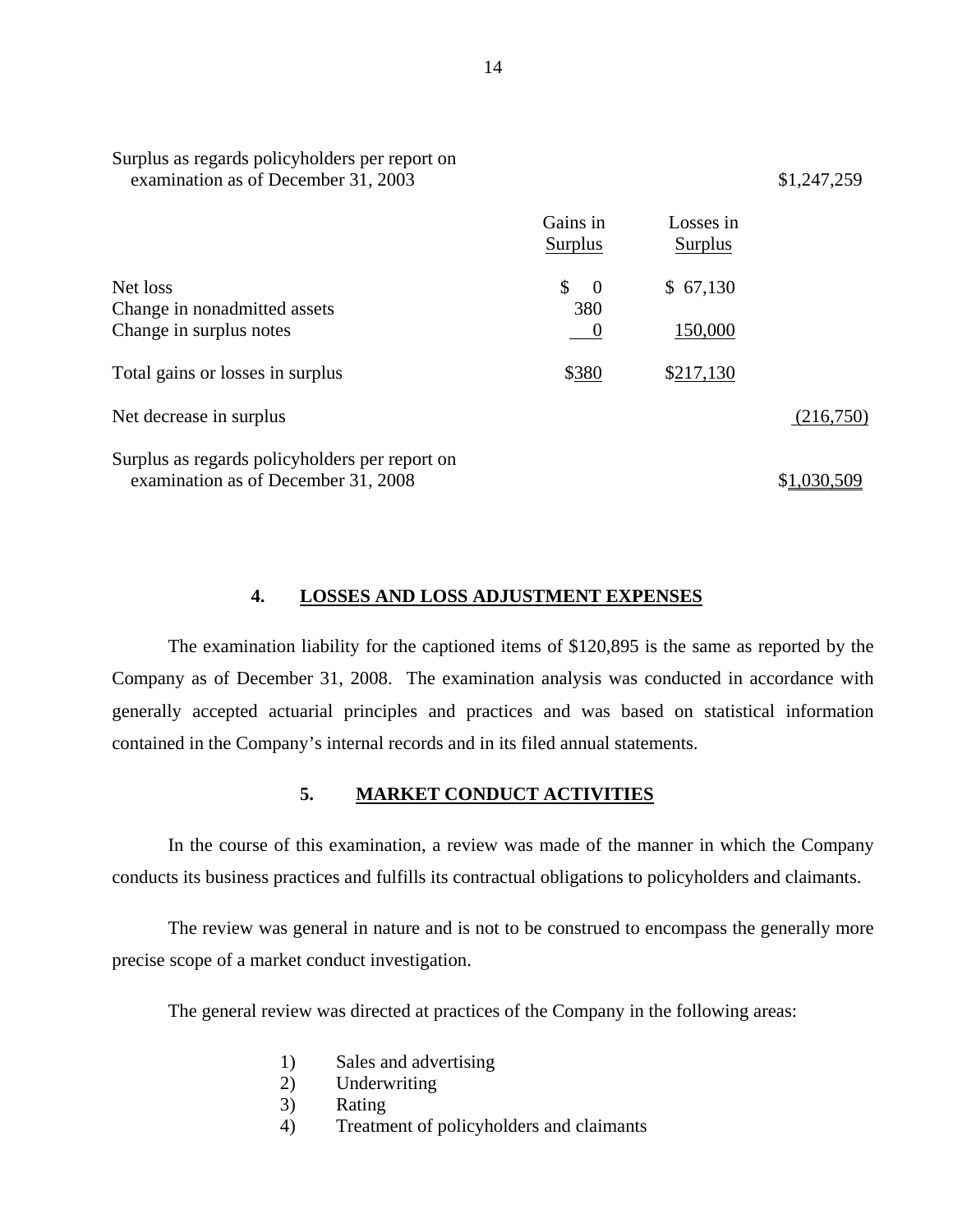Except as noted below, no unfair practices were encountered.

## Section 3425 - Personal lines "Non-Renewals"

The previous report on examination (December 31, 2003) includes the following recommendation:

> "It is recommended that the Company comply with the requirements of Section 3425(e) of the New York Insurance Law and not non-renew personal lines policies midterm for other than the statutory reasons put forth in Section  $3425(c)(2)$  of the New York Insurance Law. It is noted that a similar recommendation regarding compliance with Section 3425(e) of the New York Insurance Law was included in the prior report."

The current examination review of "non-renewed" personal lines business revealed that the Company terminated some personal lines policies prior to the end of the required three-year policy period specified by Section 3425(a)(7) of the New York Insurance Law for other than the statutory reasons set forth in Section  $3425(c)(2)$  of the New York Insurance Law, which is in violation of Section 3425(e) of the New York Insurance Law.

It is recommended that the Company comply with the requirements of Section 3425(e) of the New York Insurance Law and not non-renew personal lines policies midterm for other than the statutory reasons set forth in Section 3425(c)(2) of the New York Insurance Law.

## Automatic Inflation Protection ("AIP")

Cherry Valley Cooperative Insurance Company has been providing policyholders with automatic inflation protection for various personal lines of business for the past ten plus years. Management was unable to provide an exact date of when they started this practice. The value of the covered property was automatically increased each year by a certain percentage. No policy form was included as part of the policy indicating that the annual automatic adjustment would be taking place. Thus, the increase in coverage was not arising from the terms of the policy itself. Therefore, the Company was changing the value assigned to the property insured during the required three-year policy period on the affected personal lines polices and no evidence was provided that it was being done with the consent of the insured. The Company failed to conditionally renew the various policies at the renewal date and inform the insureds of the coverage changes associated with the inclusion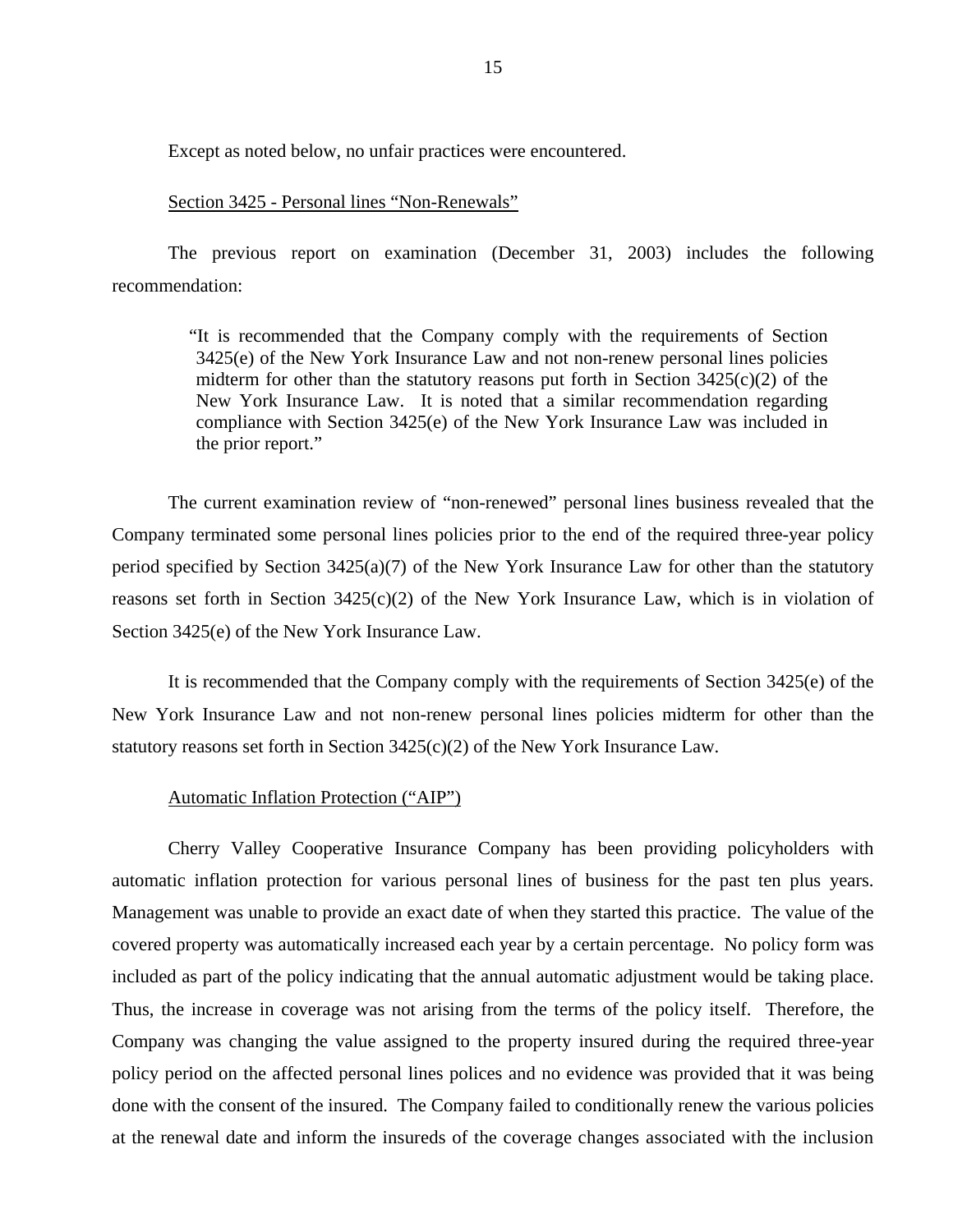of this automatic inflation protection ("AIP") coverage. The premiums on the policies in question could fluctuate because of the increase in the value of the property coverage. During the course of the examination, the Company brought this issue to the attention of the Department.

Section  $3425(d)(1)$  of the New York Insurance Law states, in part, that:

"Unless the insurer, at least forty-five but not more than sixty days in advance of the end of the policy period, mails or delivers to the named insured, at the address shown in the policy, a written notice of its intention not to renew a covered policy, or to condition its renewal upon change of limits or elimination of any coverages, the named insured shall be entitled to renew the policy upon timely payment of the premium billed to the insured for the renewal …"

Department Regulation 129 states that:

"No rate filing, whether made by an insurer or by a rate service organization, and whether or not prior approval is required, shall remain effective for use (or deviation) by insurers more than three years after the effective date of the particular insurer's or rate service organization's rate filing. Every insurer and rate service organization shall update each of its rate filings, or file a statement with the department that its analysis indicates that no updating is appropriate, at least once every three (3) years."

Section 2314 of the New York Insurance Law states that:

"No authorized insurer shall, and no licensed insurance agent, no employee or other representative of an authorized insurer, and no licensed insurance broker shall knowingly, charge or demand a rate or receive a premium which departs from the rates, rating plans, classifications, schedules, rules and standards in effect on behalf of the insurer, or shall issue or make any policy or contract involving a violation thereof."

Department Regulation 57 states, in part, that:

"Insurers shall establish adequate procedures to minimize the occurrence of improperly charged rates and shall in fact pursue such procedures…"

It was noted that, despite having procedures in place, they were not sufficient to detect the Company's charging of rates that deviated from those filed.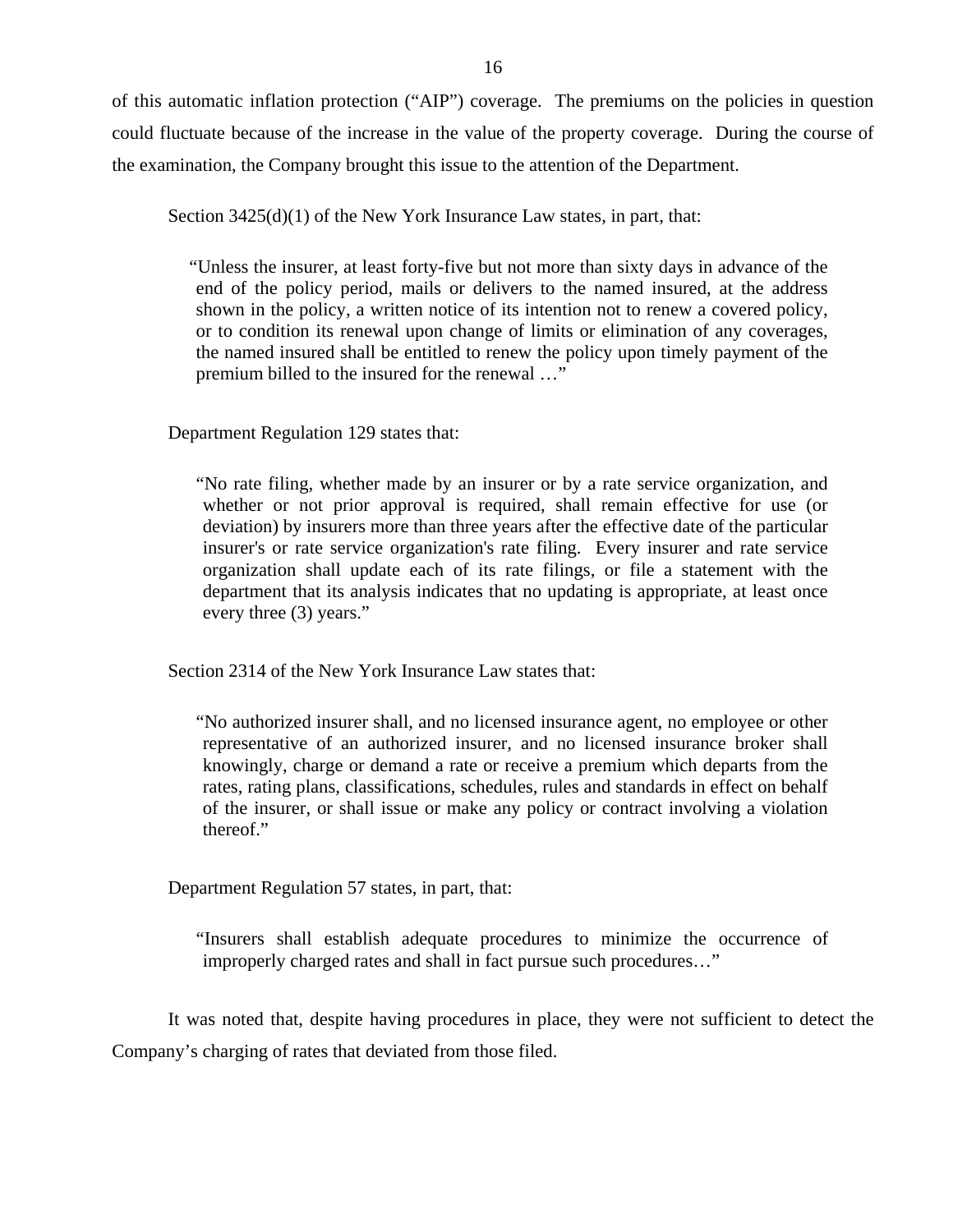Since the increase in coverage was not arising from the terms of the policy itself, nor addressed in rates filed with the Department and the Company failed to conditionally renew the various policies at the renewal date and inform the insureds of the coverage changes associated with the AIP coverage, the following recommendations are being made:

It is recommended that the Company comply with the requirements of Section 3425(d)(1) of the New York Insurance Law, henceforth.

It is recommended that the Company comply fully with the review requirements of Department Regulation 129 Part 161.7(c) and thoroughly review the rates being charged for consistency with the rates in effect and make any necessary three (3) year update filings as opposed to just filing a statement that no updating is appropriate.

It is recommended that the Company comply with Section 2314 of the New York Insurance Law by charging rates that do not depart from the rates, rating plans, classifications, schedules, rules and standards it has in effect. This is a repeat recommendation since the Company was constructively charging insureds for increased coverage caused by the automatic inflation protection that deviated from the rates that were filed with the Department.

It is recommended that the Company comply with Department Regulation 57 Part 160.2(g) and implement additional periodic testing procedures to further minimize the occurrence of improperly charged rates as opposed to mainly testing at the inception of rate changes.

Per the Company, in December 2009 the programming logic related to the AIP increase was removed from the Company's computer rating program.

The Company indicated that in April 2010, it received approval from the Department for two AIP endorsement forms to be used on an optional basis. The insured, via the agent, can request that the appropriate endorsement form be added to their policy.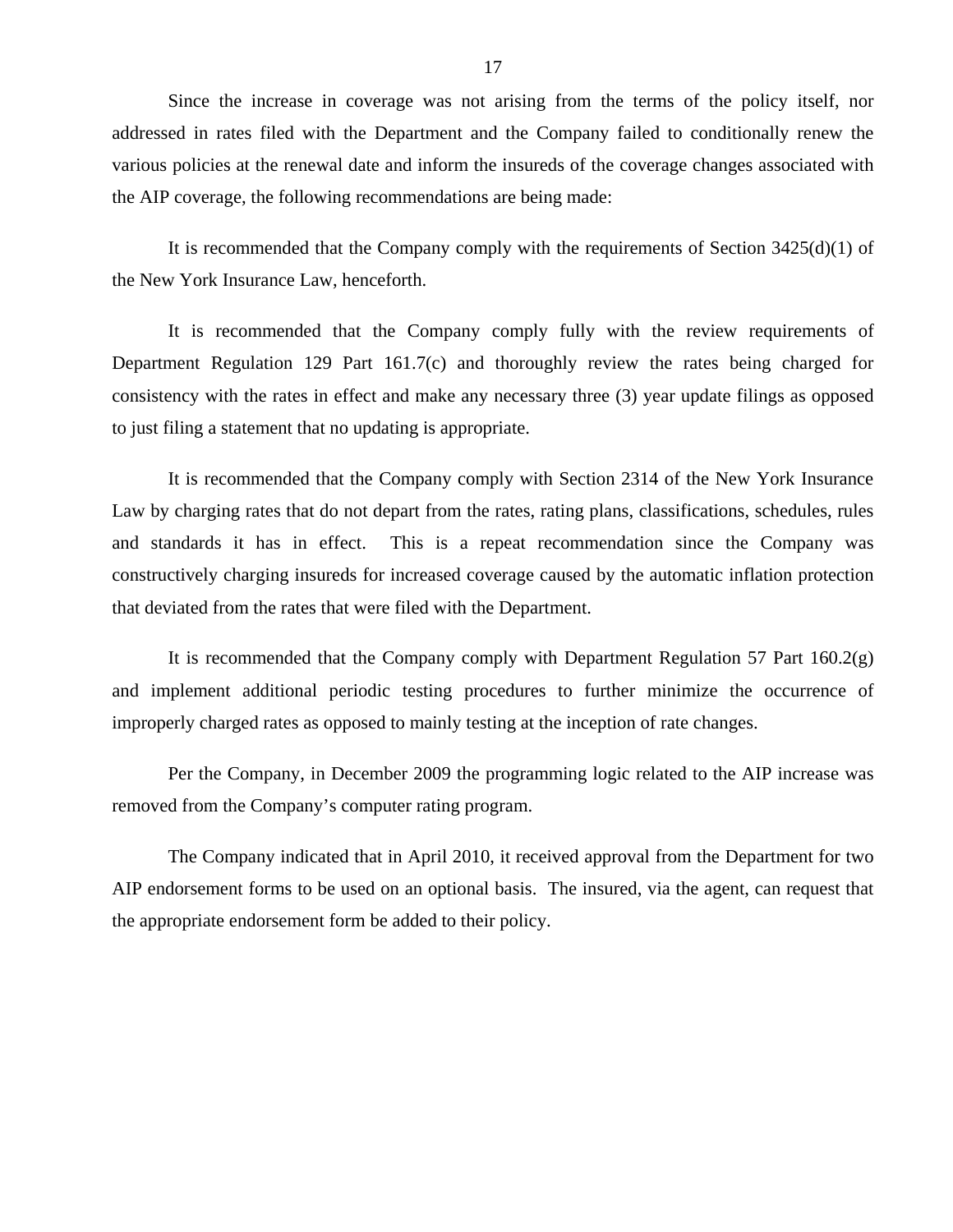<span id="page-19-0"></span>The prior report on examination contained eight recommendations as follows (page numbers refer to the prior report):

# ITEM PAGE NO.

# A. Management

It was recommended that the Company adhere to all the provisions of its  $\frac{5}{5}$ by-laws, henceforth.

The Company has complied with this recommendation.

# B. Reinsurance

It was recommended that the Company accurately complete the 7 Schedule F's filed with this Department.

The Company has complied with this recommendation.

# C. Accounts and Records

i. It was recommended that the Company comply with the requirements of 11 Section 1411(a) of the New York Insurance Law by having all of its investments authorized or approved as indicated in such section.

The Company has complied with this recommendation.

ii. It was recommended that the Company ensure that its contracts with its 11 CPA firm covering all future audit years meet the requirements of Department Regulation 118.

The Company has complied with this recommendation.

D. Losses

It was recommended that the Company complete future Schedule P's 17 filed with this Department in accordance with the annual statement instructions regarding claim counts.

The Company has complied with this recommendation.

- E. Market Conduct Activities
	- i. It was recommended that the Company comply with the requirements of 18 Section 3425(e) of the New York Insurance Law and not non-renew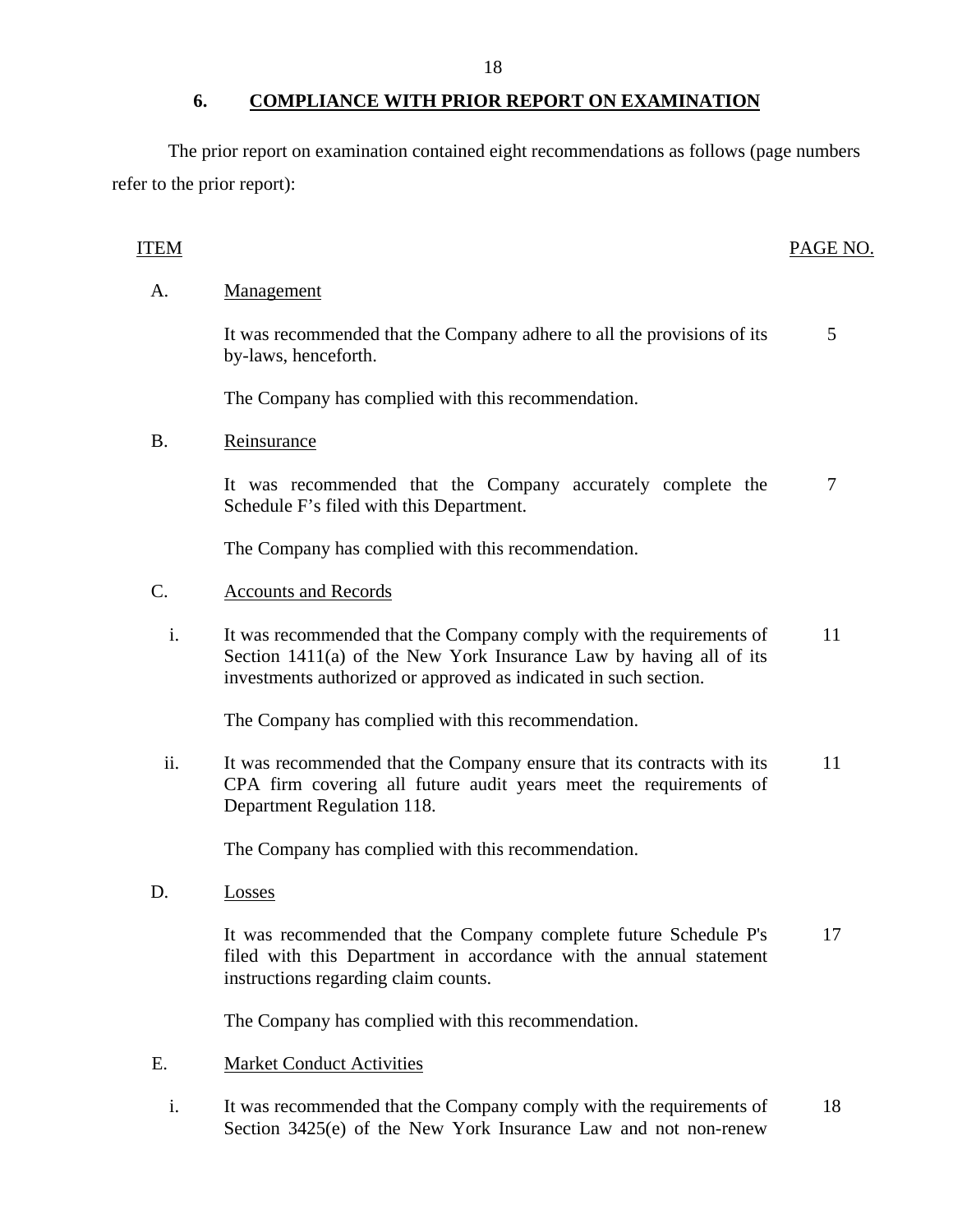personal lines policies midterm for other than the statutory reasons put forth in Section 3425(c)(2) of the New York Insurance Law. It is noted that a similar recommendation regarding compliance with Section 3425(e) of the New York Insurance Law was included in the prior report.

The Company has not complied with this recommendation. A similar recommendation is included in this report.

ii. It was recommended that the Company comply with Section 2314 of the New York Insurance Law by charging rates that do not depart from the rates, rating plans, classifications, schedules, rules and standards it has in effect. 19

The Company has not fully complied with this recommendation. A similar recommendation is included in this report.

iii. It was recommended that the Company comply with the requirements of Department Regulation 64 Part 216.11 regarding the dating of all communications and transactions. 19

The Company has complied with this recommendation.

## **7. SUMMARY OF COMMENTS AND RECOMMENDATIONS**

# ITEM PAGE NO.

5

# A. Management

It is recommended that the Company exercise due care in obtaining, verifying for accuracy and completeness, and maintaining signed conflict of interest questionnaires from its board of directors, officers and key employees.

## B. Market Conduct Activities

i. It is recommended that the Company comply with the requirements of Section 3425(e) of the New York Insurance Law and not non-renew personal lines policies midterm for other than the statutory reasons put forth in Section 3425(c)(2) of the New York Insurance Law. It is noted that a similar recommendation regarding compliance with Section 3425(e) of the New York Insurance Law was included in the two prior reports. 15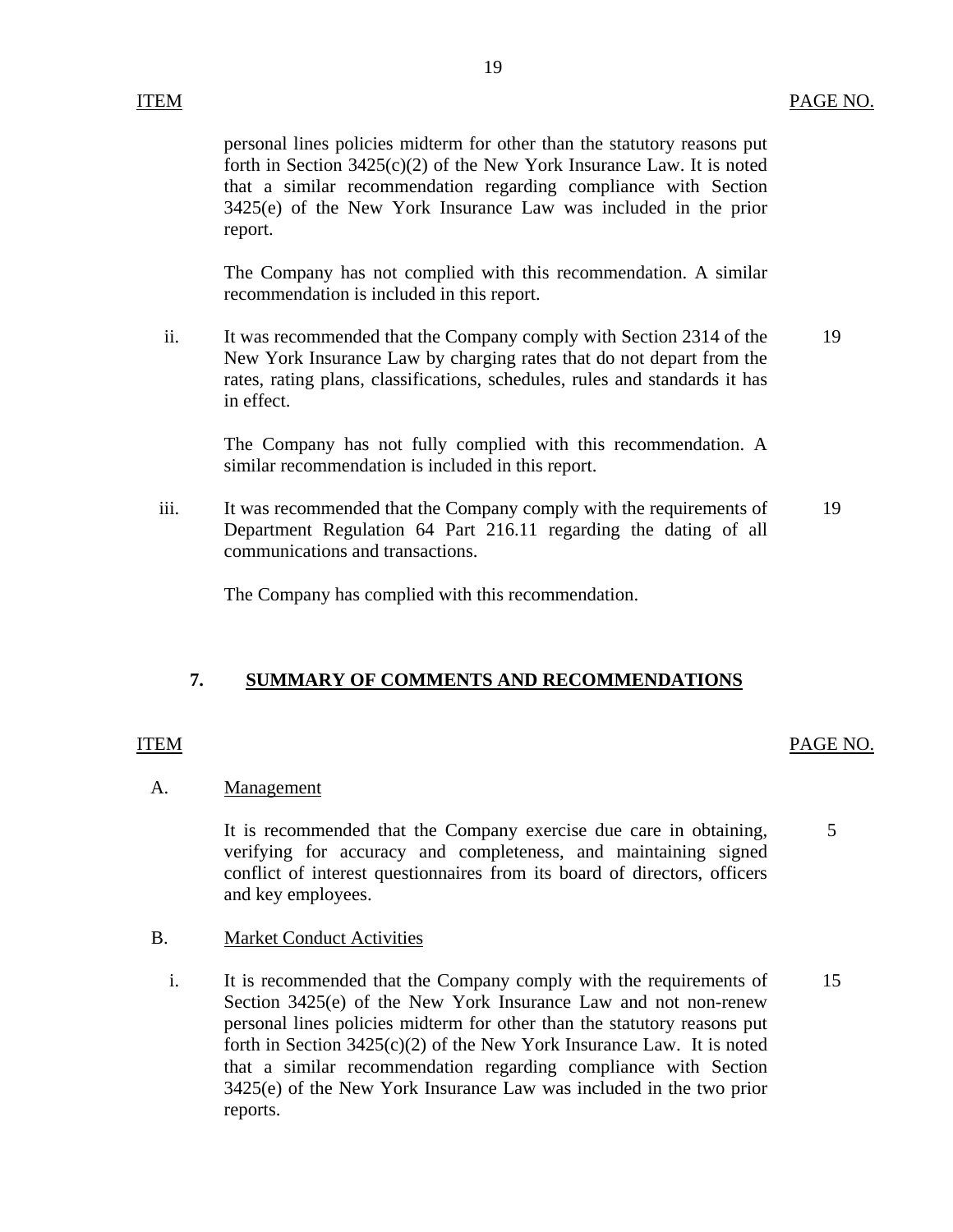| ITEM |                                                                                                                                                                                                                                                                                                                                                        | PAGE NO. |
|------|--------------------------------------------------------------------------------------------------------------------------------------------------------------------------------------------------------------------------------------------------------------------------------------------------------------------------------------------------------|----------|
| ii.  | It is recommended that the Company comply with the requirements of<br>Section $3425(d)(1)$ of the New York Insurance Law, henceforth.                                                                                                                                                                                                                  | 17       |
| iii. | It is recommended that the Company comply fully with the review<br>requirements of Department Regulation 129 Part 161.7(c) and<br>thoroughly review the rates being charged for consistency with the rates<br>in effect and make any necessary three (3) year update filings as<br>opposed to just filing a statement that no updating is appropriate. | 17       |
| iv.  | It is recommended that the Company comply with Section 2314 of the<br>New York Insurance Law by charging rates that do not depart from the<br>rates, rating plans, classifications, schedules, rules and standards it has<br>in effect. It is noted that this is a repeat recommendation.                                                              | 17       |
| V.   | It is recommended that the Company comply with Department<br>Regulation 57 Part $160.2(g)$ and implement additional periodic testing                                                                                                                                                                                                                   | 17       |

procedures to further minimize the occurrence of improperly charged

rates as opposed to mainly testing at the inception of rate changes.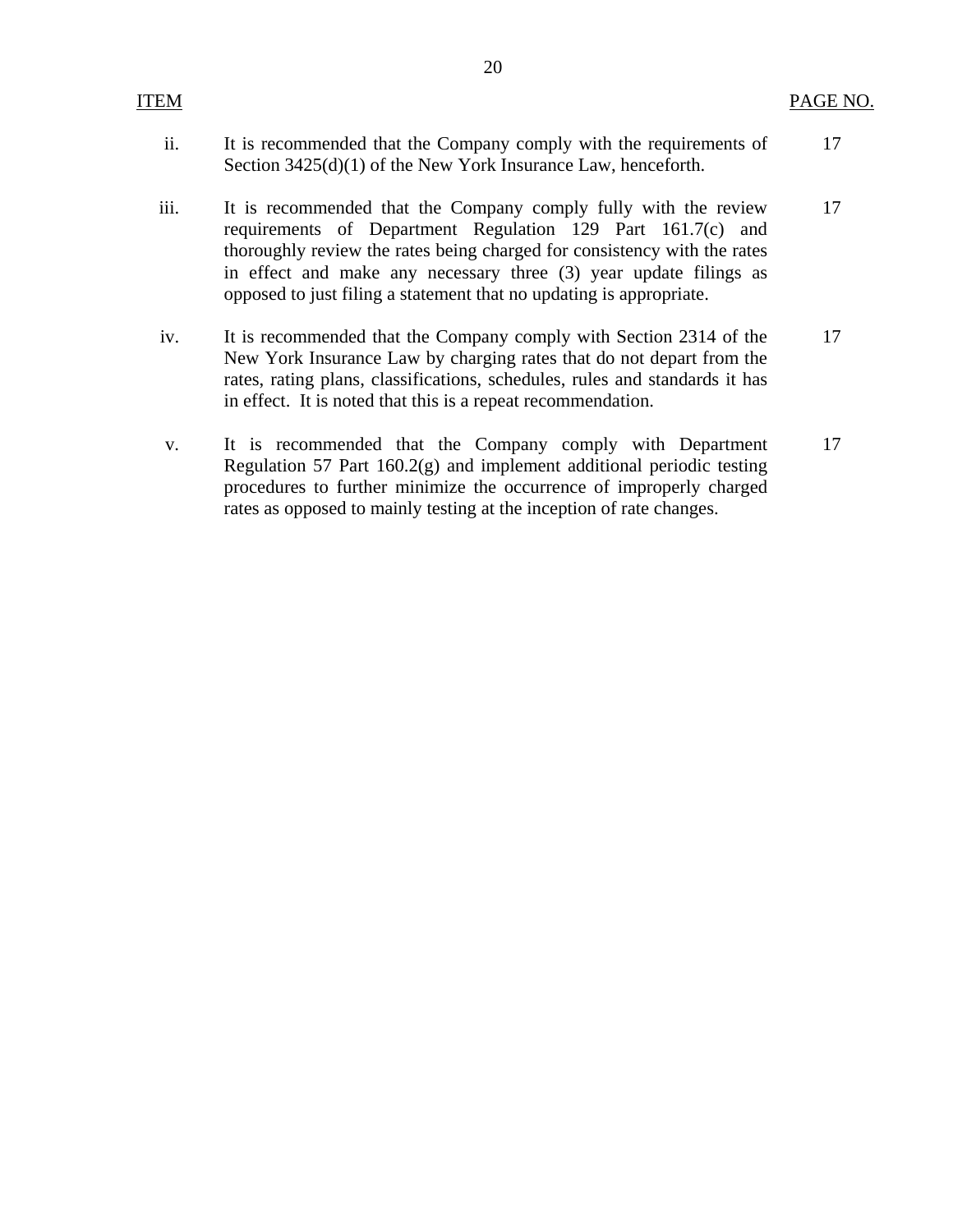Respectfully submitted,

 $\frac{1}{s}$ 

 Wayne Longmore Senior Insurance Examiner

STATE OF NEW YORK ) )ss: COUNTY OF ALBANY )

WAYNE LONGMORE, being duly sworn, deposes and says that the foregoing report, subscribed by him, is true to the best of his knowledge and belief.

 $\overline{\phantom{a}}$ /S/

Wayne Longmore

Subscribed and sworn to before me

this  $\_\_\_\_\_$  day of  $\_\_\_\_\_\_$ , 2011.